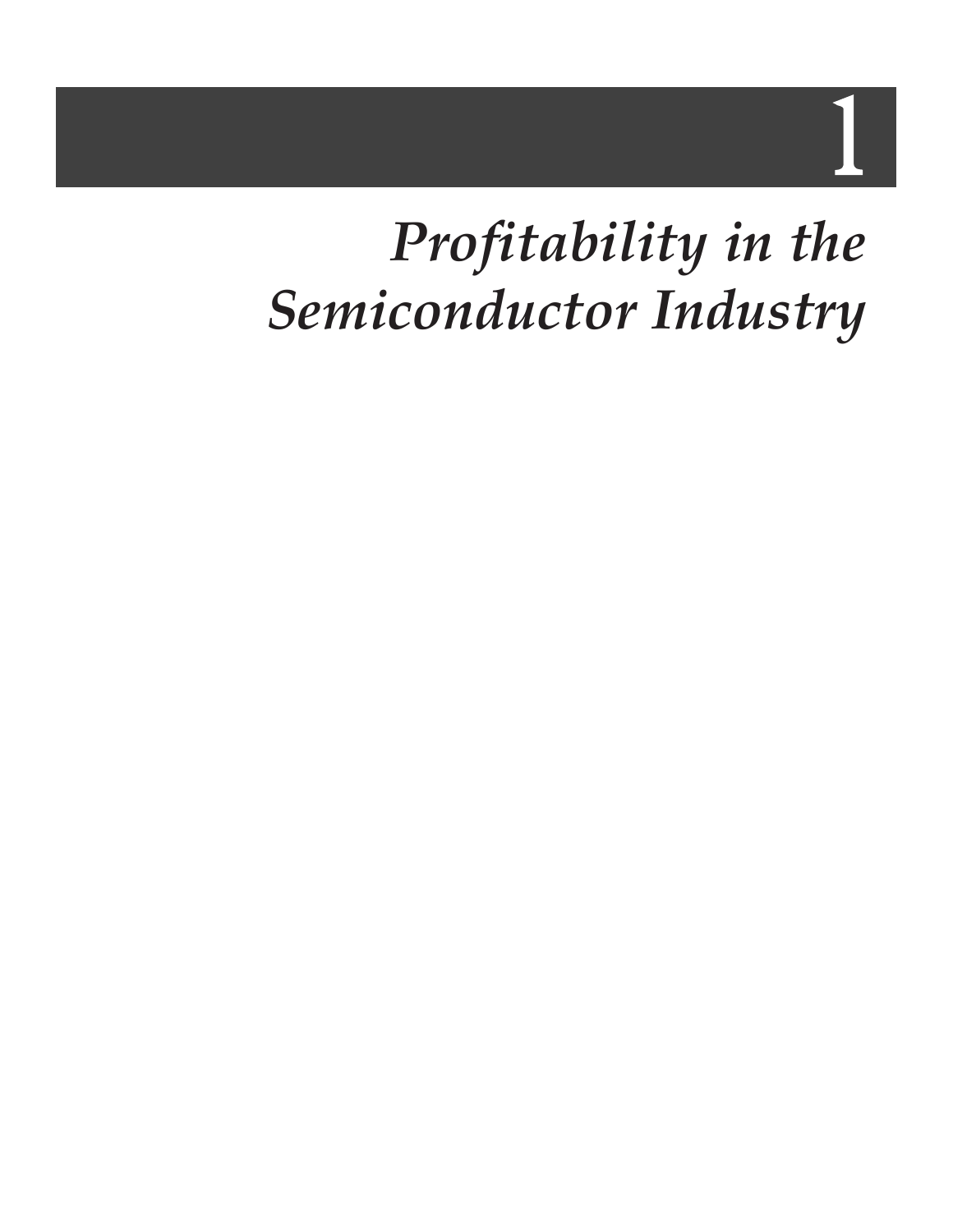# **1 Profitability in the Semiconductor Industry**

The profitability of firms in the semiconductor industry depends on a vast array of variables from manufacturing costs to name recognition. Throughout the electronics infrastructure the rules are changing as global competition intensifies, product lifecycles shorten, and technology accelerates. As a result, the management of human resources and compensation approaches change, time-to market becomes more critical, and business strategies are being re-evaluated. Despite the incredible profits of most semiconductor companies between 1993 and 1996, industry over-capacity in 1996 forced company restructuring and workforce reductions, especially among semiconductor equipment suppliers.

In recent years, investors have become very attracted to high technology firms and the stock market is influencing the way companies are doing business. Having become the objects of such close scrutiny, companies are changing their approaches to capital spending and risk.

An analysis of company profitability and the factors influencing it is essential to an understanding of the IC industry and the reasons why cost effectiveness is critical. This chapter first explains the industry's "boom" and "bust" cycles, and the relationship between

average selling price (ASP) of devices, capital spending, factory utilization, and profitability. Capital spending trends are reviewed, followed by a discussion of recent industry downsizing and the role the stock market plays in the semiconductor industry.

Changes in product lifecycles, time-tomarket and fab cycle time are then examined. Next, typical methods of measuring company profitability are reviewed, followed by a profitability comparison between large and medium-sized semiconductor manufacturers as well as IC equipment suppliers. Finally, the reasons why IC manufacturing is so costly are presented, leading into an expanded analysis of cost per wafer in Chapter 2.

## **The Profitability Cycle**

Long term, the sustained profitability of the semiconductor manufacturers depends on each company's ability to maintain high enough profit margins on the devices it produces to allow sufficient capital outlays for future generations of devices. As will be shown later, depreciation costs are the largest consumer of operating costs and the cost of R&D is increasing. Together these costs can constitute from 25 to 35 percent of annual revenues.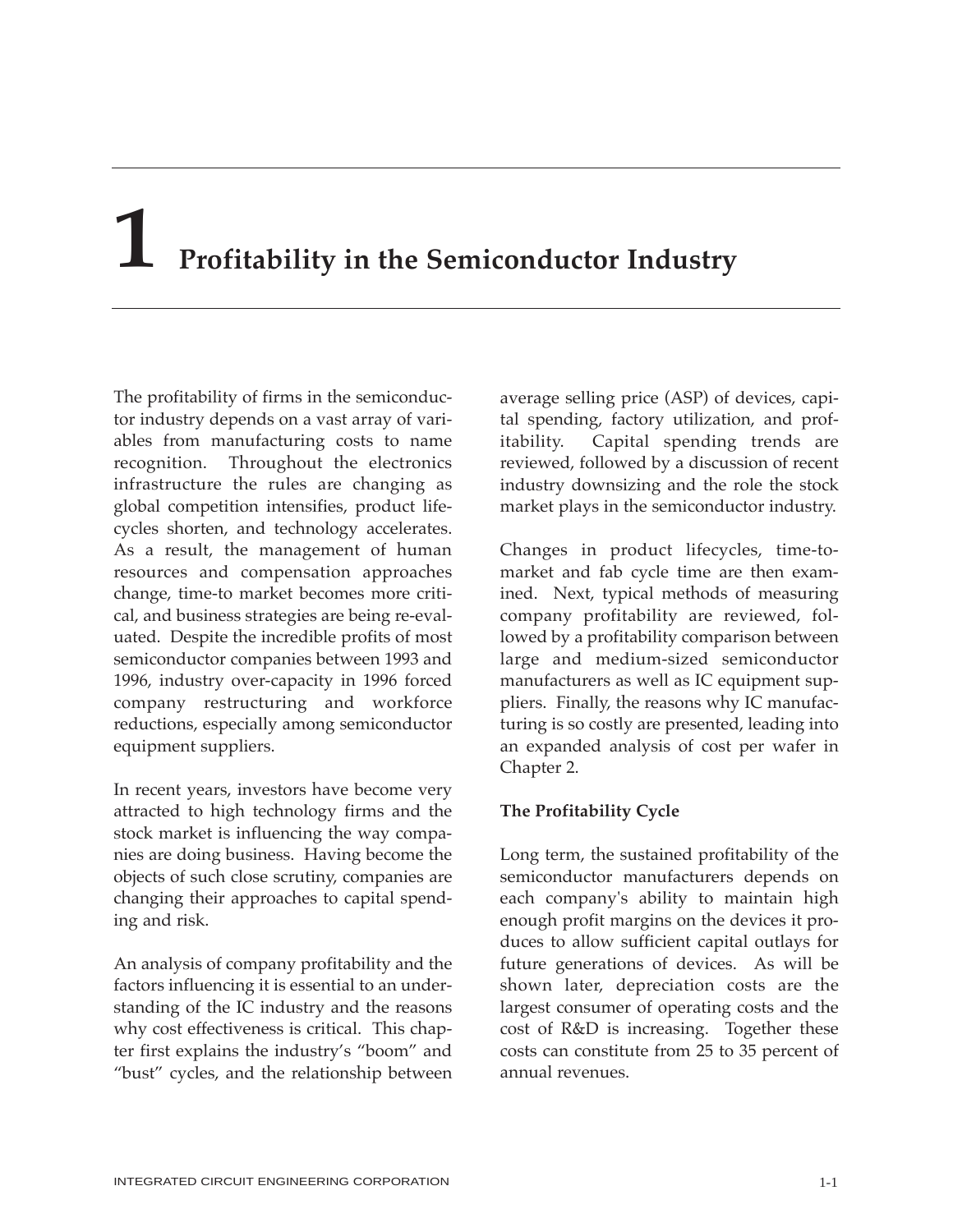From year to year, the health of the semiconductor industry as a whole is indicated by its characteristic "boom" and "bust" periods, known as the silicon cycle (Figure 1-1). Since 1978, there have been four growth cycles in which sales grew an average of 30 percent per year. Following each growth cycle, the industry experiences a one to two year period when sales growth averaged slightly under 4 percent. ICE expects modest growth in 1997 following the "boom" of 28-41 percent growth in 1993-1995 and 1996's contraction caused by plummeting memory prices. Over the industry's last 20 years (1976-1996), the growth rate has averaged a healthy 19 percent.

Swings in production growth rate are closely tied to capacity utilization, ASPs of devices and capital spending (Figure 1-2). For the industry as a whole, when capacity utilization is high, ASPs rise and companies are more profitable, which in turn, encourages capital spending. However, with increased spending, capacity constraints loosen and ASPs tend to drop, decreasing company profitability. The decreased profitability (pre-tax income) then reduces the amount of capital available to invest in future needs. This "profitability cycle," and the historical relationships between profitability, utilization rates, ASPs, and capital spending are shown in Figures 1-3 through 1-6 for North American merchant semiconductor manufacturers only.



*Figure 1-1. Boom-Bust Cycles of Worldwide Semiconductor Sales\**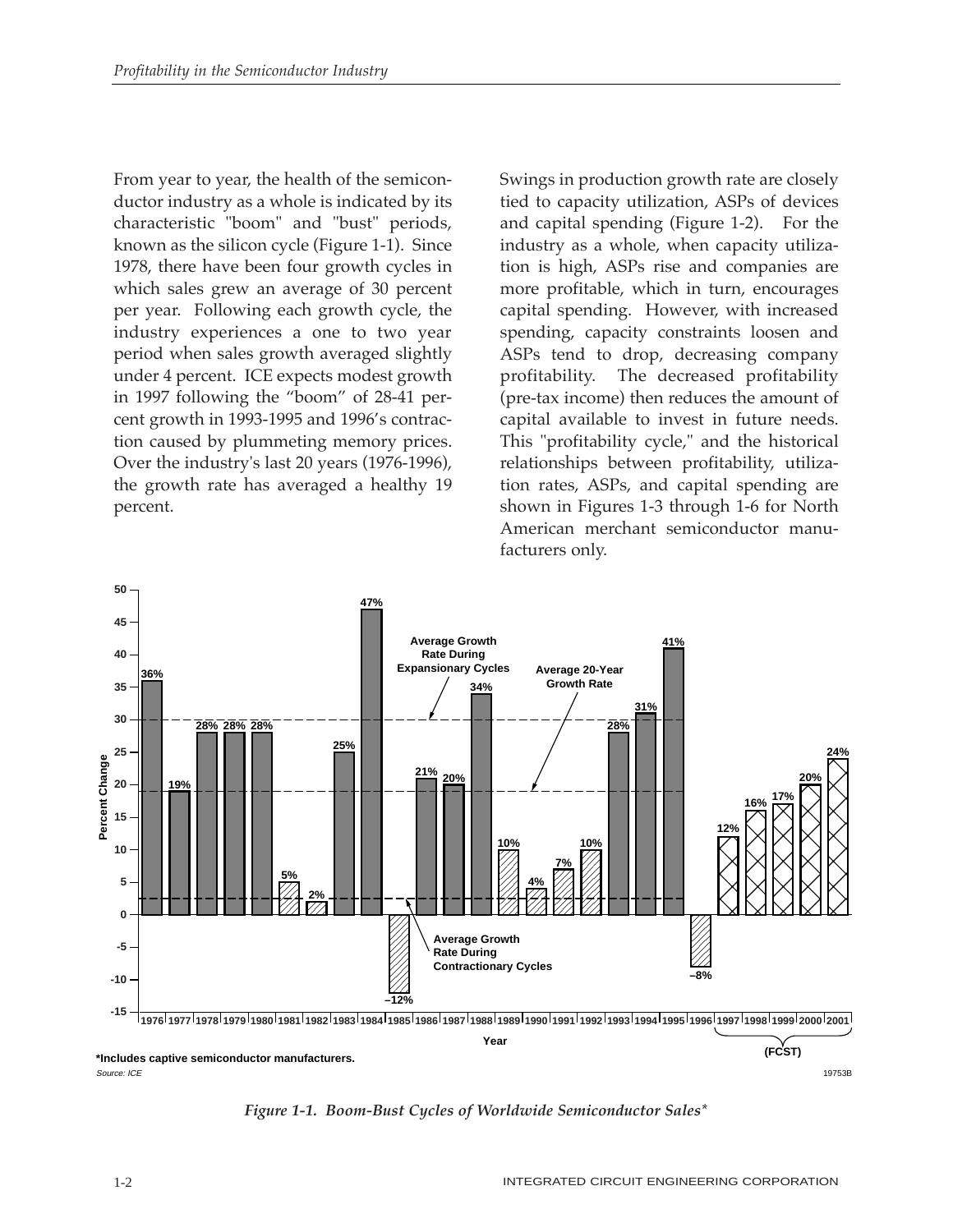

*Figure 1-2. IC Industry "Profitability Cycle"*



*Figure 1-3. High Utilization Rates Indicate High Profitability\* (1978-1997)*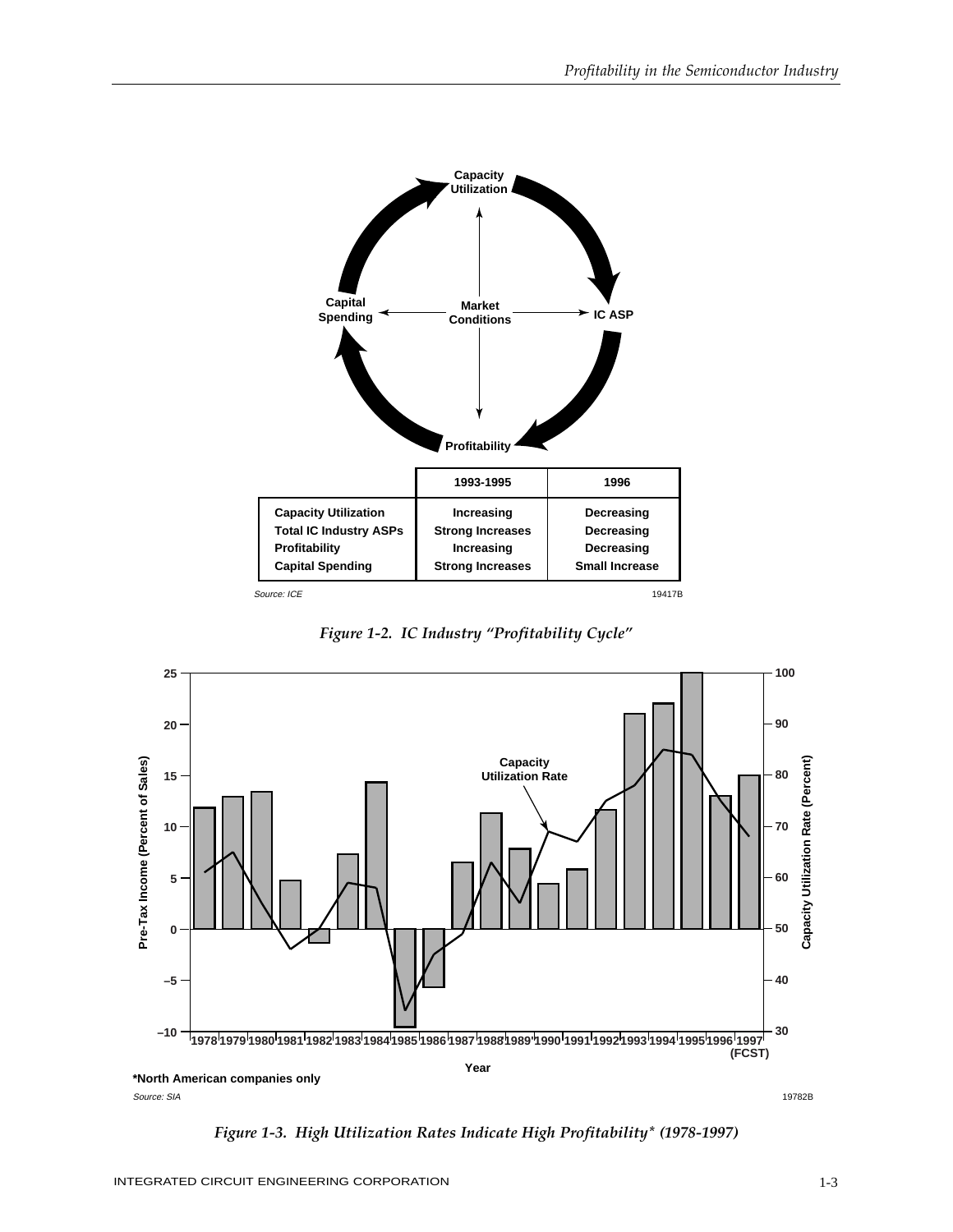

*Figure 1-4. IC ASPs Versus Capacity Utilization Rate\* (1982-1997)*



*Figure 1-5. IC ASPs Versus Pre-Tax Income\* (1982-1997)*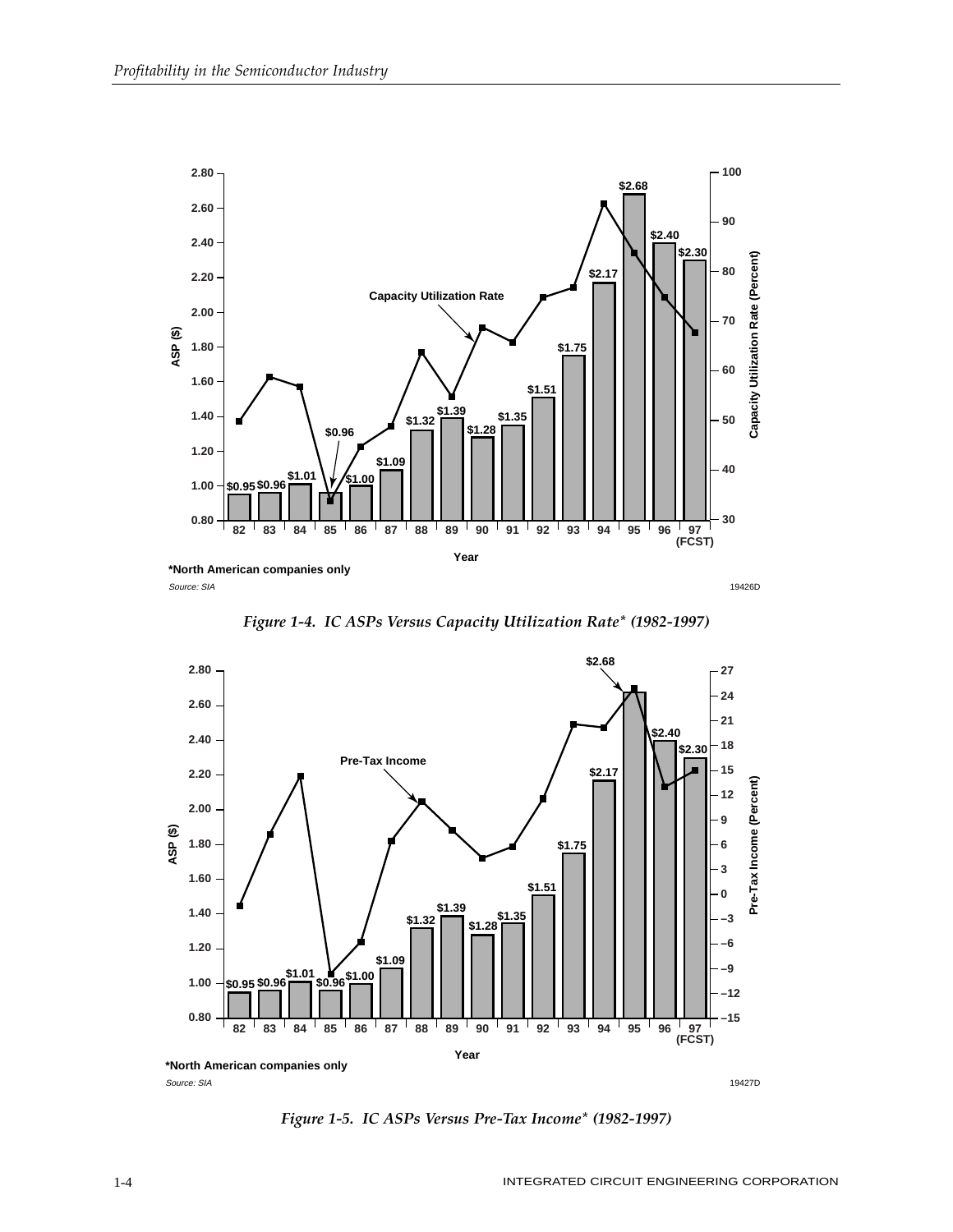

*Figure 1-6. Semiconductor Capital Spending and Pre-Tax Income Trends\* (1982-1997)*

Historically, pre-tax losses are experienced when utilization rates fall below 50 percent, as illustrated in Figure 1-3. However, making utilization projections based on past boom periods is risky as industry growth over the 1993-1995 period was unprecedented. However, ICE's sources indicate that fab utilization is dropping rapidly. This is especially true among memory fabs as the move to future generations of devices (i.e., 64M, 256M and 1G DRAMs) is happening faster than ever and device shrinks are more dramatic than they have been in the past. DRAM manufacturers are implementing these shrinks to improve the margins on DRAM devices, whose ASPs plummeted in 1996 (Figure 1-7). For instance, the first-generation 64M devices were approximately 200mm2 in size (about 300,000mil2), while the smallest 64M in  $2Q'$ 97 was  $123$ mm<sup>2</sup> (about 190,000 $\text{mil}^2$ ), according to ICE's laboratory

analysis of the parts. As more companies adopt this strategy, more fab capacity will be freed to allow production of other devices or the next generation of DRAMs.

For these reasons, ICE feels that despite the healthy conditions in the computer, communications and consumer electronics sectors, utilization in 1996 should fall below 80 percent and will decelerate below 70 percent in 1997. Because these chart reflect North American conditions only, ICE warns that companies highly dependent on DRAM production will probably experience lower fab utilization rates and lower pre-tax incomes. This may be remedied for some companies by the successful transition from memory processing to advanced logic and microcomponent manufacturing. However, because so many companies are adopting this strategy simultaneously, the risk of over-supply in other device markets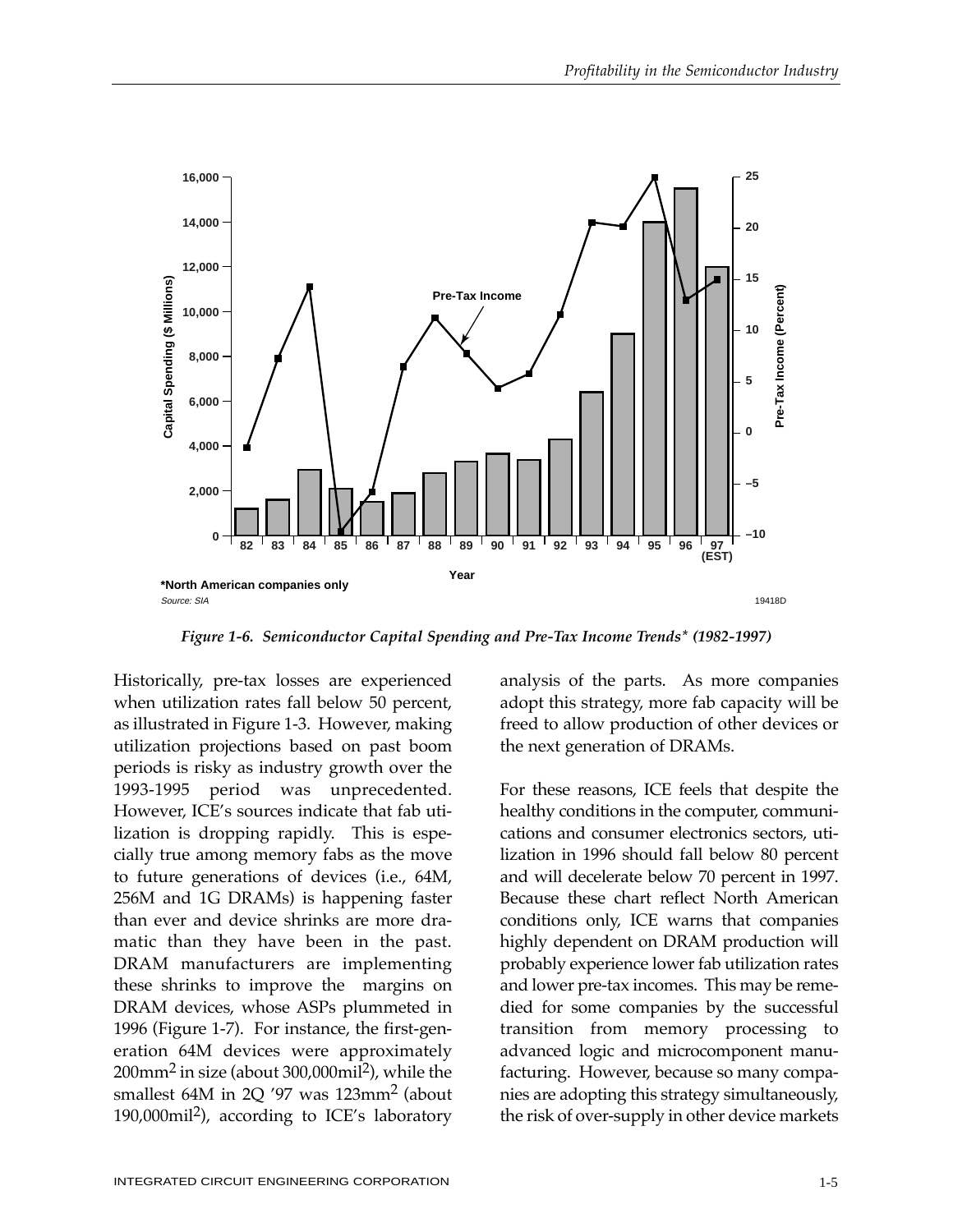is quite high. Figure 1-8 shows worldwide fab utilization based on information from over 46 semiconductor manufacturers in North America, Japan, Korea, Taiwan, and Europe, as tracked by a new worldwide capacity study, SICAS (Semiconductor International Capacity Statistics).

Corresponding with the lower utilization of fab capacity, ASPs dropped from an average of \$2.68 to \$2.40 from 1995 to 1996, and ICE

expects an average ASP of \$2.30 in 1997. Pre-tax incomes were cut nearly in half from 1995 to 1996, due almost exclusively to the dramatic changes in the memory market. ICE expects pre-tax income to increase slightly from 13 percent to 15 percent from 1996 to 1997. It further forecasts that capital spending by North American firms will significantly drop from 1996's level of \$15.5 billion to \$12 billion in 1997.



*Figure 1-7. DRAM ASPs Plummet*

| <b>Wafer Type</b>     | <b>Capacity Utilization*</b><br>(Percent) |                  |      |        |      |
|-----------------------|-------------------------------------------|------------------|------|--------|------|
|                       | 1H94                                      | 1H <sub>95</sub> | 2H95 | 1H96** | 2H96 |
| $MOS < 0.7 \mu m$     | 96.3                                      | 95.8             | 97.4 | 88.4   | 90.0 |
| $MOS \geq 0.7 \mu m$  | 95.7                                      | 97.2             | 96.5 | 90.1   | 85.7 |
| <b>Bipolar/BiCMOS</b> | 86.7                                      | 90.9             | 91.2 | 85.6   | 75.1 |
| Total                 | 94.0                                      | 95.7             | 95.9 | 89.1   | 86.1 |

**\* Figures expressed are for 150mm**

**equivalent wafers.**

**\*\* Revised 4/97**

Source: SIA 20354D

*Figure 1-8. Wafer Fab Capacity Utilization*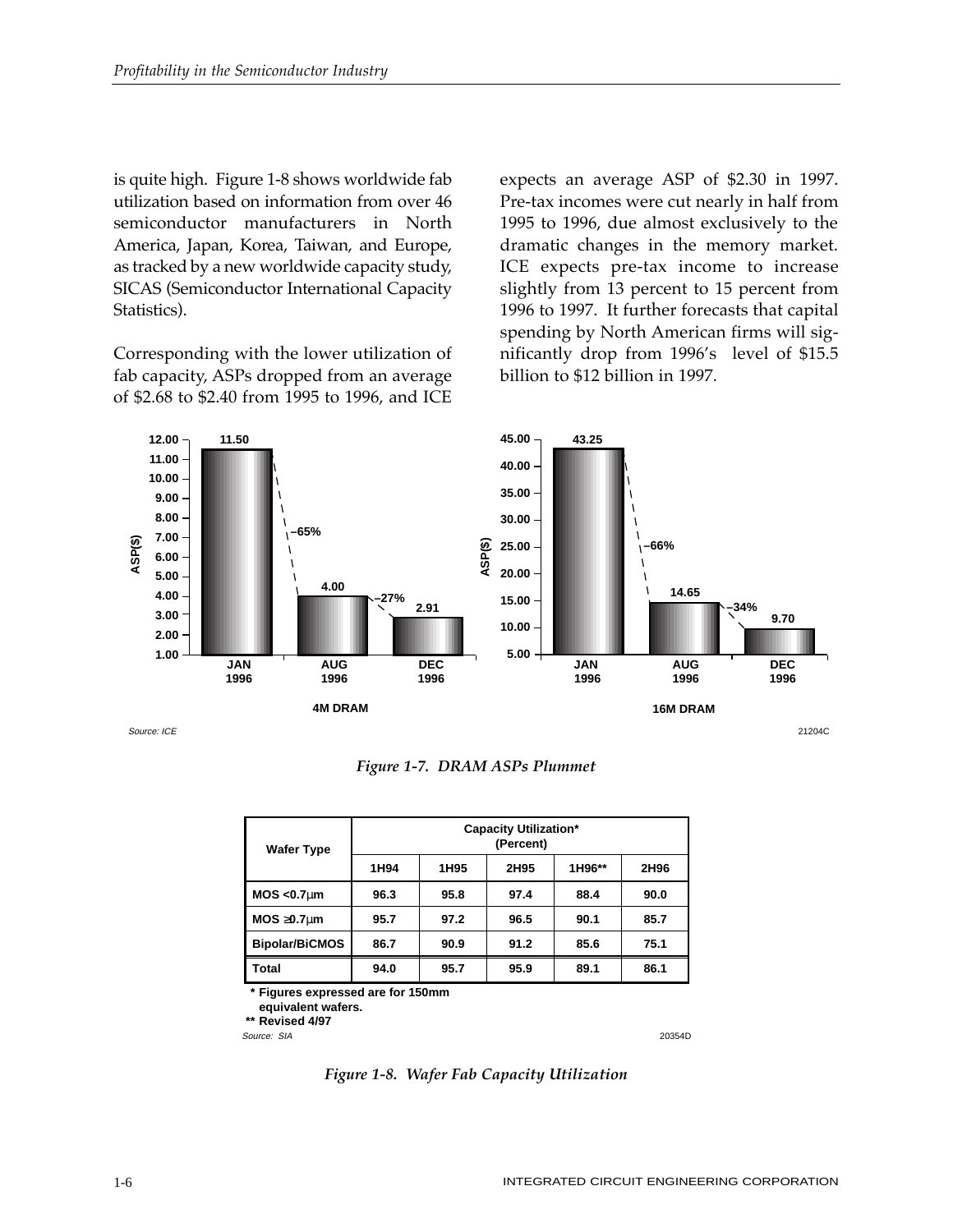#### **Worldwide Capital Spending**

Because of the boom-bust cycles, IC manufacturers must wisely invest during periods of healthy growth, while remaining flexible enough to curtail expenses during periods of downturn. In reality, the industry largely operates in reactionary mode, despite increased communication with distributors and customers, and reductions in inventory levels over the years. The ramp up of over 50 new fab lines in 1995 and 1996, which at first seemed incapable of meeting the insatiable demand for semiconductors, finally resulted in over-supply of the commodity devices, DRAMs, in 1996. Fab delays occurred in cycles throughout 1996 and managers began making adjustments to spending plans almost on a quarterly basis. Capital shipments for equipment were put on hold for 6 months or more, for all but the most leadingedge equipment such as 248nm steppers, high density plasma etchers, and chemicalmechanical polishing tools.

Jim Bagley, President of OnTrak Systems, recently developed a new metric that may provide a leading indicator of industry recessions<sup>[1]</sup>. The metric, the multi-year percentage change of semiconductor sales divided by the sum of capital expenditures over the same multi-year period, approaches zero approximately a year before an industry downturn (Figure 1-9). Bagley points out that historically device prices rise approximately two years before the downturn. Figure 1-10 shows a metric that ICE has tracked for years, industry-wide capital spending as a percentage of semiconductor sales. This trend illustrates the swings in capital spending and shows how, on average, spending of roughly 21 percent of sales is needed to sustain the industry's growth.



*Figure 1-9. Changes in Capital Spending: Indicator of Equipment Industry Health*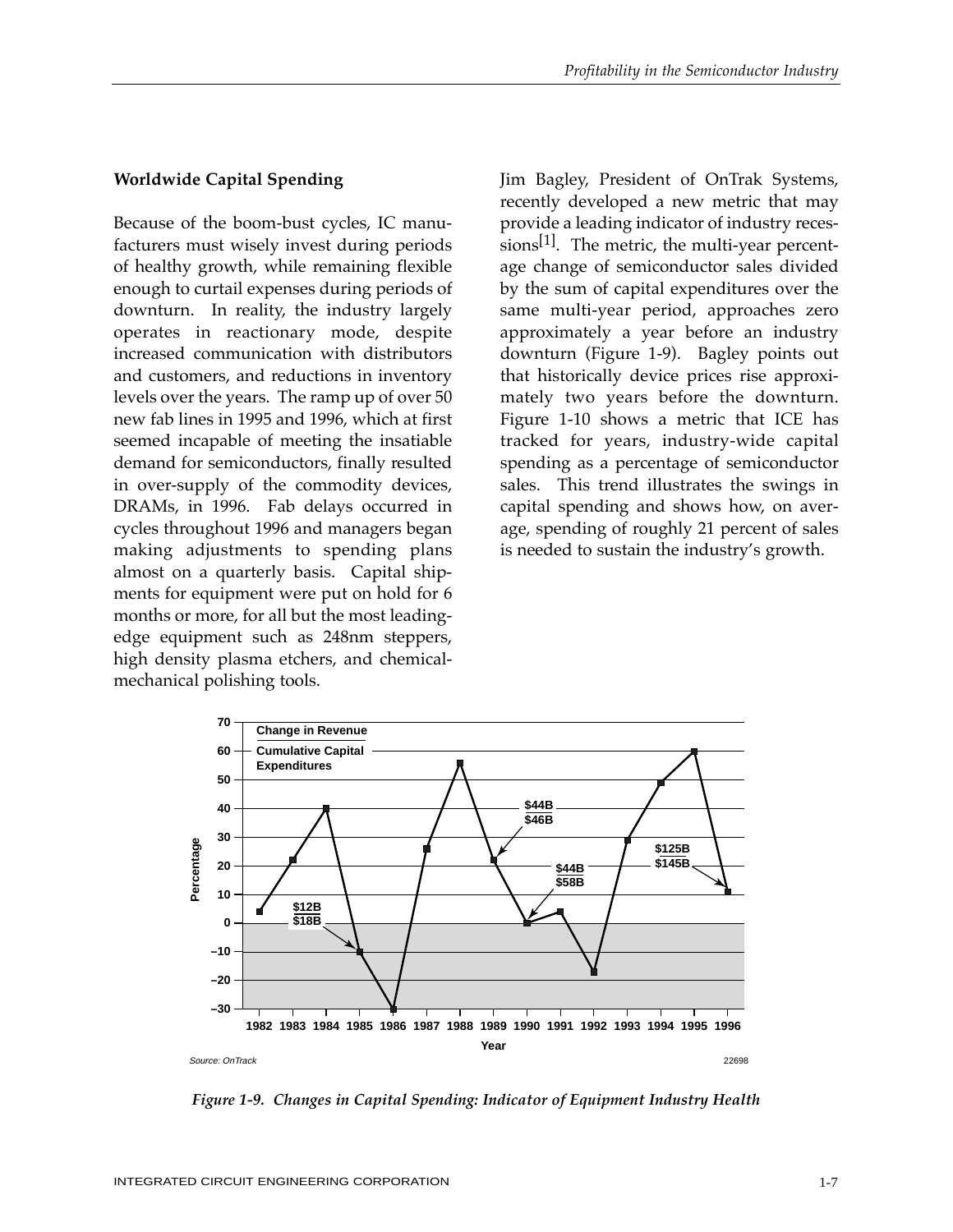

*Figure 1-10. Worldwide Capital Spending as a Percent of Worldwide Semiconductor Production (1979-1997)*

Figure 1-11 illustrates the recent escalation in capital expenditures, which has increased by 4X in the five year period between 1991 and 1996. In Figure 1-12, one can see the annual changes in capital spending among semiconductor manufacturers. Taiwanese firms (making up the majority of the rest-ofworld (ROW) category) have made remarkable inroads in the industry over the most recent years, while Korean companies slowed spending dramatically from 1995 levels, yet still increased it by 10 percent from 1995 to 1996. North American and European firms modestly increased spending in 1996, while Japan decreased it by 4 percent. On a product basis, DRAM spending slowed the most dramatically, while spending for microprocessors, by Intel primarily, remained staunch. Spending for flash memory, DSPs, MOS standard cells and microperipherals, as well as other highvalue-added devices remained active. Capital spending for foundries that supply a wide variety of value-added products was substantial.

Figure 1-13 shows the details of capital spending by company on a worldwide basis in 1995 and 1996, ranked according to 1996 spending. Among the top spenders, Motorola, Hitachi, National, and NEC reduced spending the most from 1995, while Sharp, TSMC, TI, Siemens, Rockwell, and IBM increased spending the most. The companies in this table account for nearly 70 percent of total spending in the industry.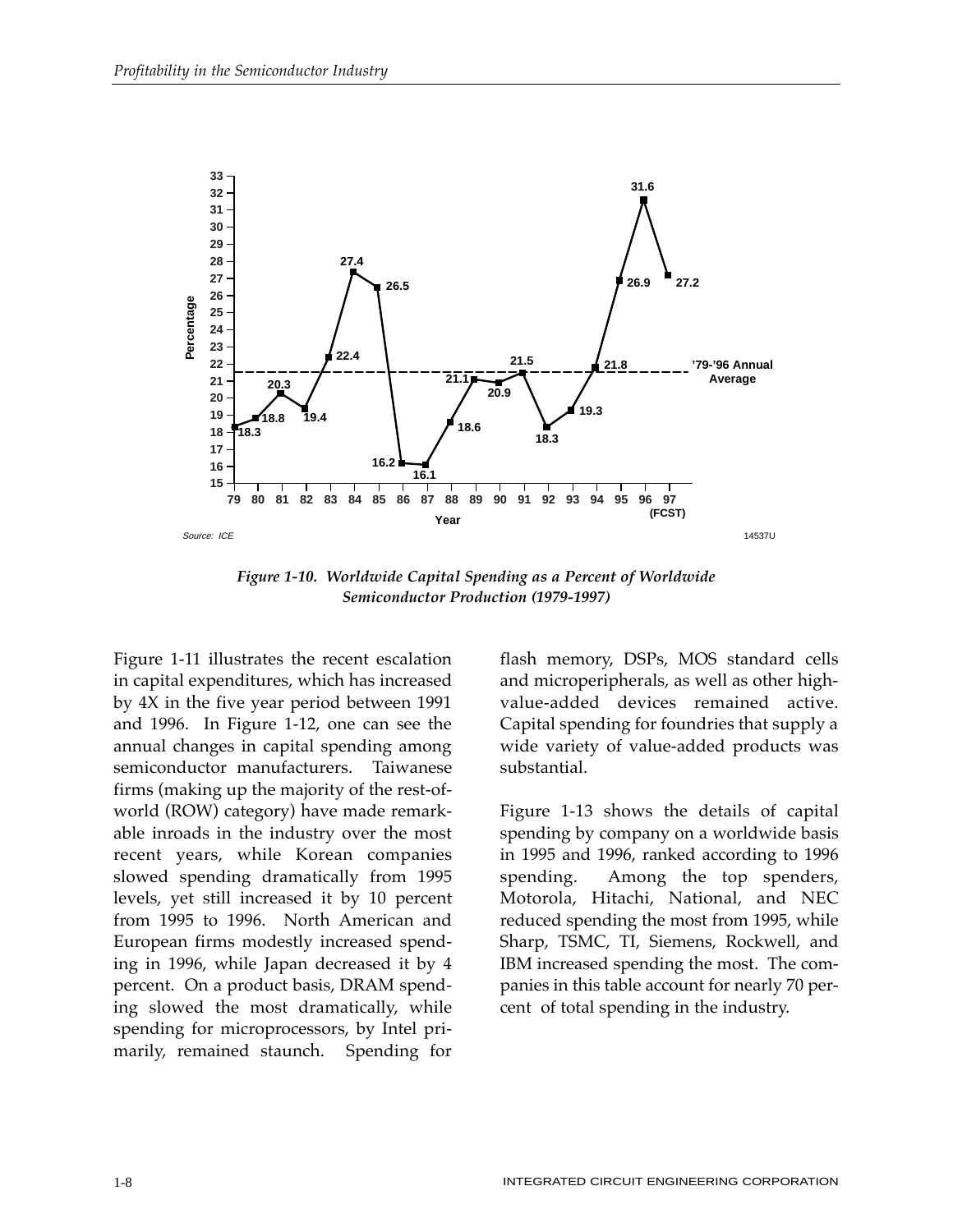

*Figure 1-11. Worldwide Merchant Semiconductor Capital Spending Trends*



Source: ICE 17875M

*Figure 1-12. Capital Spending by Region*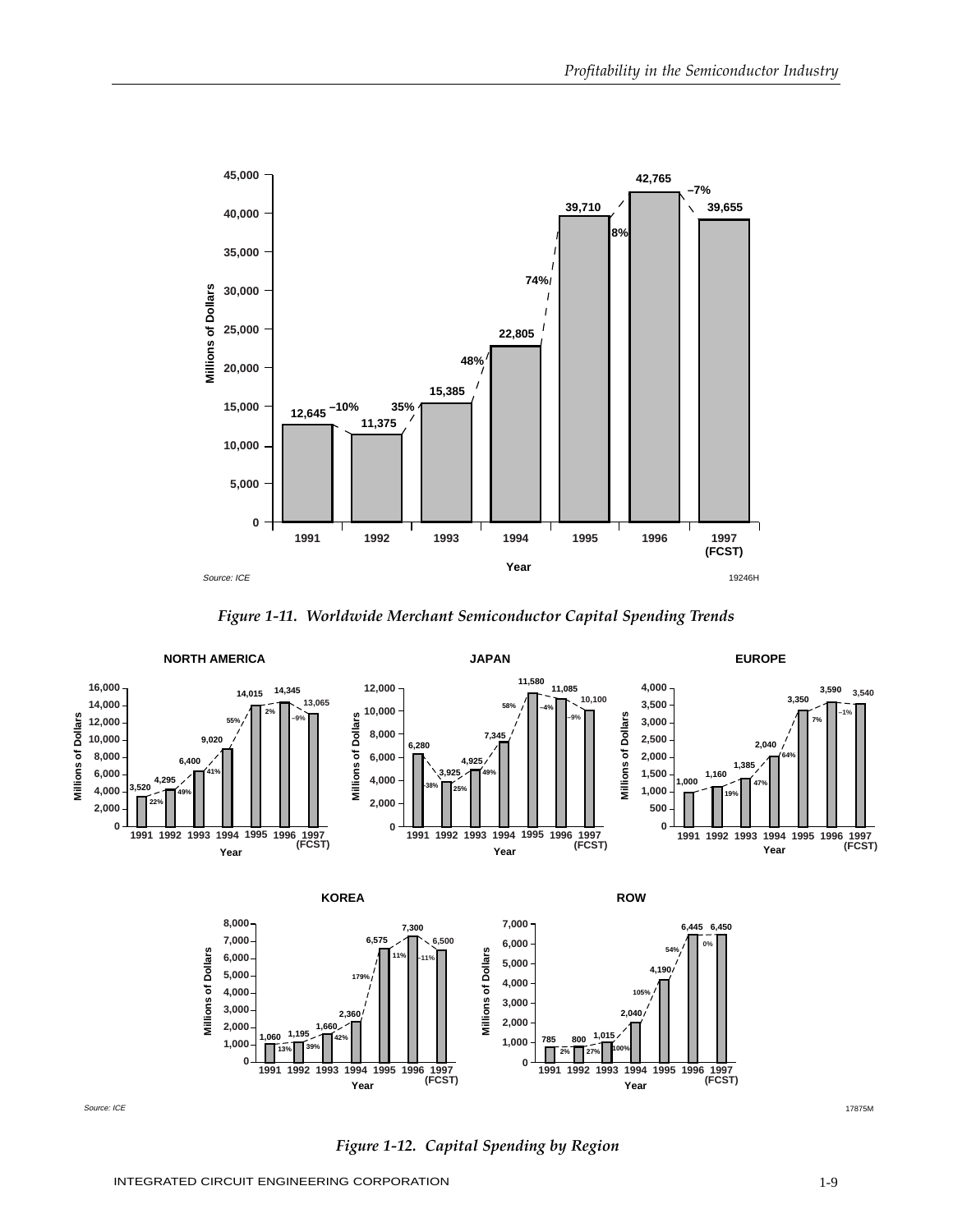| 1995<br>Rank   | 1996<br>Rank          | Company                      | 1996<br>Spending<br>(SM) | 1995<br>Spending<br>(SM) | 1996/1995<br>Percent<br>Change | <b>Headquarters</b> |
|----------------|-----------------------|------------------------------|--------------------------|--------------------------|--------------------------------|---------------------|
| 1              | $\mathbf{1}$          | Intel                        | 3,600                    | 3,100                    | 16                             | <b>U.S.</b>         |
| 4              | $\overline{2}$        | <b>LG Semicon (Goldstar)</b> | 2,500                    | 2,100                    | 19                             | Korea               |
| 4              | $\mathbf{2}$          | Hyundai                      | 2.500                    | 2,100                    | 19                             | Korea               |
| 3              | 3                     | Samsung                      | 2,000                    | 2,200                    | $-9$                           | Korea               |
| 10             | $\boldsymbol{4}$      | TI                           | 1,800                    | 1,150                    | 57                             | <b>U.S.</b>         |
| 5              | 5                     | <b>NEC</b>                   | 1,700                    | 2,010                    | $-15$                          | Japan               |
| 7              | 6                     | Toshiba                      | 1,560                    | 1,545                    | 1                              | Japan               |
| 13             | $\overline{7}$        | <b>IBM</b>                   | 1,500                    | 1,000                    | 50                             | U.S.                |
| 8              | 8                     | <b>Fujitsu</b>               | 1.435                    | 1,505                    | $-5$                           | Japan               |
| $\overline{2}$ | 9                     | <b>Motorola</b>              | 1,400                    | 2,350                    | $-40$                          | U.S.                |
| 6              | 10                    | Hitachi                      | 1,380                    | 1,755                    | $-21$                          | Japan               |
| 15             | 11                    | <b>Siemens</b>               | 1,300                    | 850                      | 53                             | <b>Europe</b>       |
| 9              | 12                    | <b>Micron</b>                | 1,160                    | 1,190                    | $-3$                           | U.S.                |
| 11             | 13                    | <b>Mitsubishi</b>            | 1,055                    | 1,120                    | $-6$                           | Japan               |
| 14             | 14                    | <b>Matsushita</b>            | 1.000                    | 885                      | 13                             | Japan               |
| 12             | 14                    | <b>SGS-Thomson</b>           | 1,000                    | 1,002                    |                                | <b>Europe</b>       |
| 19             | 14                    | <b>TSMC</b>                  | 1.000                    | 600                      | 67                             | <b>Taiwan</b>       |
| 25             | 15                    | <b>Sharp</b>                 | 735                      | 385                      | 91                             | Japan               |
| 20             | 16                    | <b>TI-Acer</b>               | 675                      | 595                      | 13                             | Taiwan              |
| 17             | 17                    | <b>AMD</b>                   | 625                      | 621                      | 1                              | U.S.                |
| 21             | 18                    | <b>UMC</b>                   | 600                      | 570                      | 5                              | <b>Taiwan</b>       |
| 22             | 19                    | Sanyo                        | 595                      | 560                      | 6                              | Japan               |
| 26             | 20                    | <b>Rockwell</b>              | 550                      | 360                      | 53                             | U.S.                |
| 18             | 21                    | <b>National</b>              | 525                      | 620                      | $-15$                          | U.S.                |
| 24             | 22                    | <b>Mosel Vitelic</b>         | 520                      | 430                      | 21                             | <b>Taiwan</b>       |
| 16             | 23                    | <b>Philips</b>               | 510                      | 750                      | $-32$                          | <b>Europe</b>       |
| 23             | 24                    | Sony                         | 460                      | 460                      |                                | Japan               |
|                | Source: ICE<br>21960A |                              |                          |                          |                                |                     |

*Figure 1-13. Capital Expenditures*

Viewed from another perspective, the companies with the highest capital spending as a percentage of their annual sales in 1996 is shown in Figure 1-14. All these companies reinvested more than 30 percent of sales in 1996 and three companies spent more than 100 percent of sales! Regionally, Taiwanese and Korean companies increased spending as a percentage of sales the most (Figure 1- 15), led by TI-Acer (170 percent), Mosel-Vitelic, LG Semicon, Hyundai, Winbond, and UMC. Relatively speaking, European, Japanese, and U.S. firms, reinvested between 20 percent and 30 percent of revenues on average.

By early 1997, it was evident that spending for DRAM fabs was almost completely on hold and only equipment allowing faster transitions to advanced devices (i.e., 64M and 256M DRAMs) were being purchased. At the same time venture capitalists and investors were becoming slightly less enthusiastic regarding investment in fabs and other semiconductor concerns. However, the proliferation of electronic products and strong growth rates in consumer, computer and entertainment markets exceed those of most other industries, intriguing investors tremendously.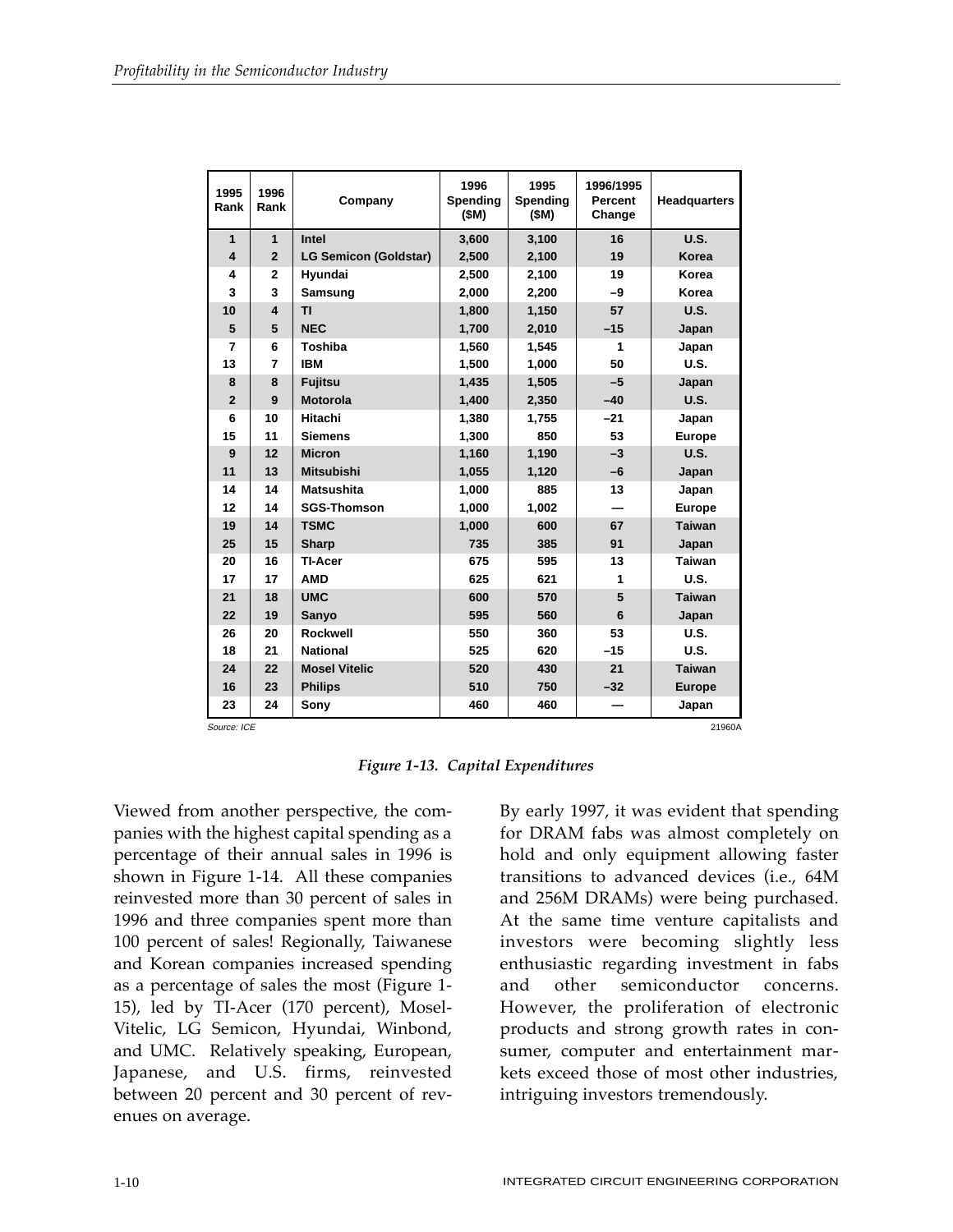| 1996<br>Rank            | Company                | 1996 Capital<br><b>Headquarters</b><br>Spending<br>Location<br>Percent of<br><b>IC Sales</b> |               | 1996<br><b>IC Sales</b><br>(\$M) | 1996<br>Capital<br>Spending<br>(SM) |
|-------------------------|------------------------|----------------------------------------------------------------------------------------------|---------------|----------------------------------|-------------------------------------|
| 1                       | <b>TI-Acer</b>         | 170                                                                                          | <b>Taiwan</b> | 6,700                            | 1,800                               |
| $\overline{2}$          | <b>Mosel-Vitelic</b>   | 140                                                                                          | <b>Taiwan</b> | 375                              | 520                                 |
| 3                       | <b>LG Semicon</b>      | 104                                                                                          | Korea         | 2.400                            | 2,500                               |
| $\overline{\mathbf{A}}$ | Hyundai                | 79                                                                                           | Korea         | 3,150                            | 2,500                               |
| 5                       | Winbond                | 78                                                                                           | <b>Taiwan</b> | 450                              | 350                                 |
| 6                       | <b>TSMC</b>            | 71                                                                                           | Taiwan        | 1.400                            | 1.000                               |
| 6                       | <b>UMC</b>             | 71                                                                                           | Taiwan        | 840                              | 600                                 |
| $\overline{7}$          | <b>Micron</b>          | 67                                                                                           | <b>U.S.</b>   | 1.740                            | 1,160                               |
| 8                       | <b>Siemens</b>         | 54                                                                                           | Europe        | 2.400                            | 1,300                               |
| 9                       | <b>Macronix</b>        | 49                                                                                           | Taiwan        | 4,100                            | 200                                 |
| 10                      | <b>Matsushita</b>      | 45                                                                                           | Japan         | 2.235                            | 1,000                               |
| 11                      | <b>IDT</b>             | 45                                                                                           | <b>U.S.</b>   | 545                              | 245                                 |
| 12                      | <b>Fujitsu</b>         | 44                                                                                           | Japan         | 3,225                            | 1,435                               |
| 13                      | <b>Alcatel Mietec</b>  | 43                                                                                           | <b>Europe</b> | 210                              | 90                                  |
| 14                      | <b>Sharp</b>           | 42                                                                                           | Japan         | 1,760                            | 735                                 |
| 14                      | <b>Cypress</b>         | 42                                                                                           | <b>U.S.</b>   | 535                              | 225                                 |
| 15                      | Seiko Epson            | 40                                                                                           | Japan         | 825                              | 330                                 |
| 16                      | Rockwell               | 37                                                                                           | <b>U.S.</b>   | 1,500                            | 550                                 |
| 17                      | <b>VLSI Technology</b> | 35                                                                                           | <b>U.S.</b>   | 720                              | 250                                 |
| 18                      | Samsung                | 34                                                                                           | Korea         | 5.800                            | 2,000                               |
| 19                      | <b>Atmel</b>           | 33                                                                                           | <b>U.S.</b>   | 1.070                            | 350                                 |
| 20                      | Sanyo                  | 32                                                                                           | Japan         | 1,885                            | 595                                 |
| 21                      | <b>Nippon Steel</b>    | 32                                                                                           | Japan         | 375                              | 120                                 |
| 21                      | <b>AMD</b>             | 32                                                                                           | <b>U.S.</b>   | 1,955                            | 625                                 |

*Figure 1-14. Top Capital Spenders Ranked by Percentage of Sales*



*Figure 1-15. Capital Spending as a Percent of IC Sales*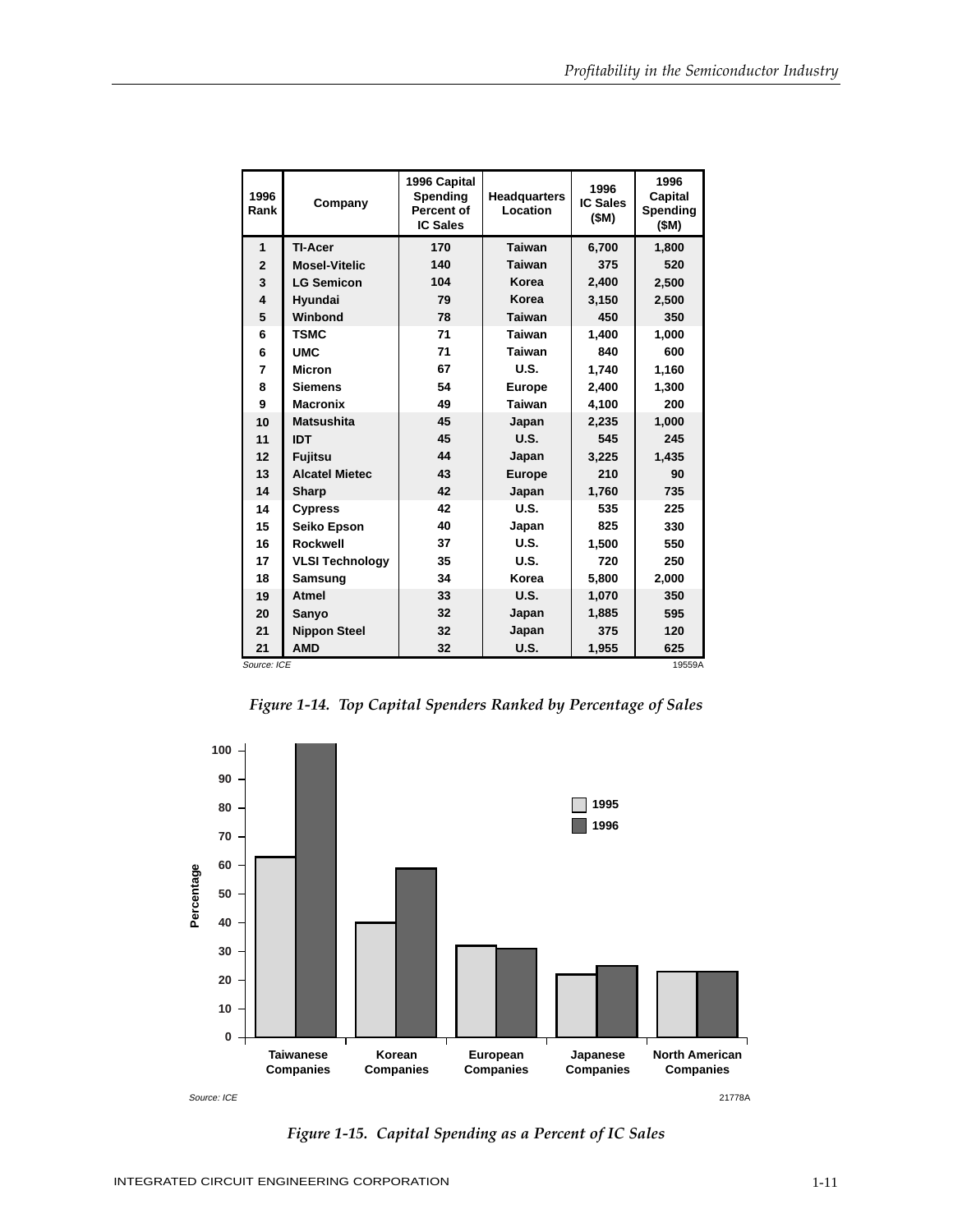# **The Stock Market and the Changing Nature of the Business**

The dawn of a new era in semiconductor history began when a small sticker touting "Intel Inside" appeared on personal computers and their advertisements in the early 1990s. Suddenly semiconductor firms were selling to the average consumer instead of the engineers working for manufacturers of computers and other OEMs. Indeed, once the investment community became fixated on technology stocks, many people realized that the days when engineering prowess ruled were over—and issues such as name recognition and image were evidently gaining importance in the field of semiconductors. Certainly industry followers five years ago would not have imagined a TV commercial showing fab employees in metallic bunny suits dancing around and promoting advanced chip technology, as in a recent Intel advertisement.

Figure 1-16 shows the enormous stock value placed on Intel and Microsoft, the most profitable companies in the high technology sector. Interestingly, their combined market valuations exceed those of the eight wellknown companies put together. The combined revenues of these eight traditional companies, roughly \$425 million, is 14X the combined revenues of Intel and Microsoft, but merely 2X the profits<sup>[2]</sup>.

But this elite treatment of companies in the semiconductor sector is shared by few companies other than Intel and Microsoft, although IBM has enjoyed outstanding valuation as well. In most other cases, stockholders react dramatically to each development within the companies. Such close surveillance has certain positive effects as companies can gain necessary feedback when a business strategy is tested or when company managers underestimate the importance of time-to-market, for instance. Often, however, such rapid and dramatic responses fail to give companies the support needed to ride-out market changes.

| Company                                                 | <b>Stock</b><br>Market Value*<br>(\$B) |  |  |  |
|---------------------------------------------------------|----------------------------------------|--|--|--|
| <b>Microsoft</b>                                        | 115.5                                  |  |  |  |
| Intel                                                   | 109.3                                  |  |  |  |
| Total                                                   | 224.8                                  |  |  |  |
|                                                         |                                        |  |  |  |
| <b>General Motors</b>                                   | 42.4                                   |  |  |  |
| <b>Ford Motor</b>                                       | 37.5                                   |  |  |  |
| Boeing                                                  | 36.6                                   |  |  |  |
| Eastman Kodak                                           | 29.4                                   |  |  |  |
| Sears Roebuck                                           | 20.4                                   |  |  |  |
| J.P. Morgan                                             | 19.2                                   |  |  |  |
| Caterpillar                                             | 15.4                                   |  |  |  |
| Kellogg                                                 | 14.2                                   |  |  |  |
| Total                                                   | \$215.1                                |  |  |  |
| * As of 3/21/97<br>Source: Wall Street Journal<br>22629 |                                        |  |  |  |

#### *Figure 1-16. Intel and Microsoft Value Exceeds Eight Traditional Stocks Combined*

## **Industry Downsizing**

1995 and 1996 saw initial public offerings by many numerous semiconductor equipment vendors seeking to expand their businesses in order to keep pace with the souring demand for chips. In addition, there were a number of mergers and acquisitions among equipment and materials suppliers. When the over-supply of DRAM devices was realized, fabs were put on hold, capital equipment orders were stalled for 6 months or more, and companies were forced to lay-off a number of employees (Figure 1-17). This followed approximately two years of growth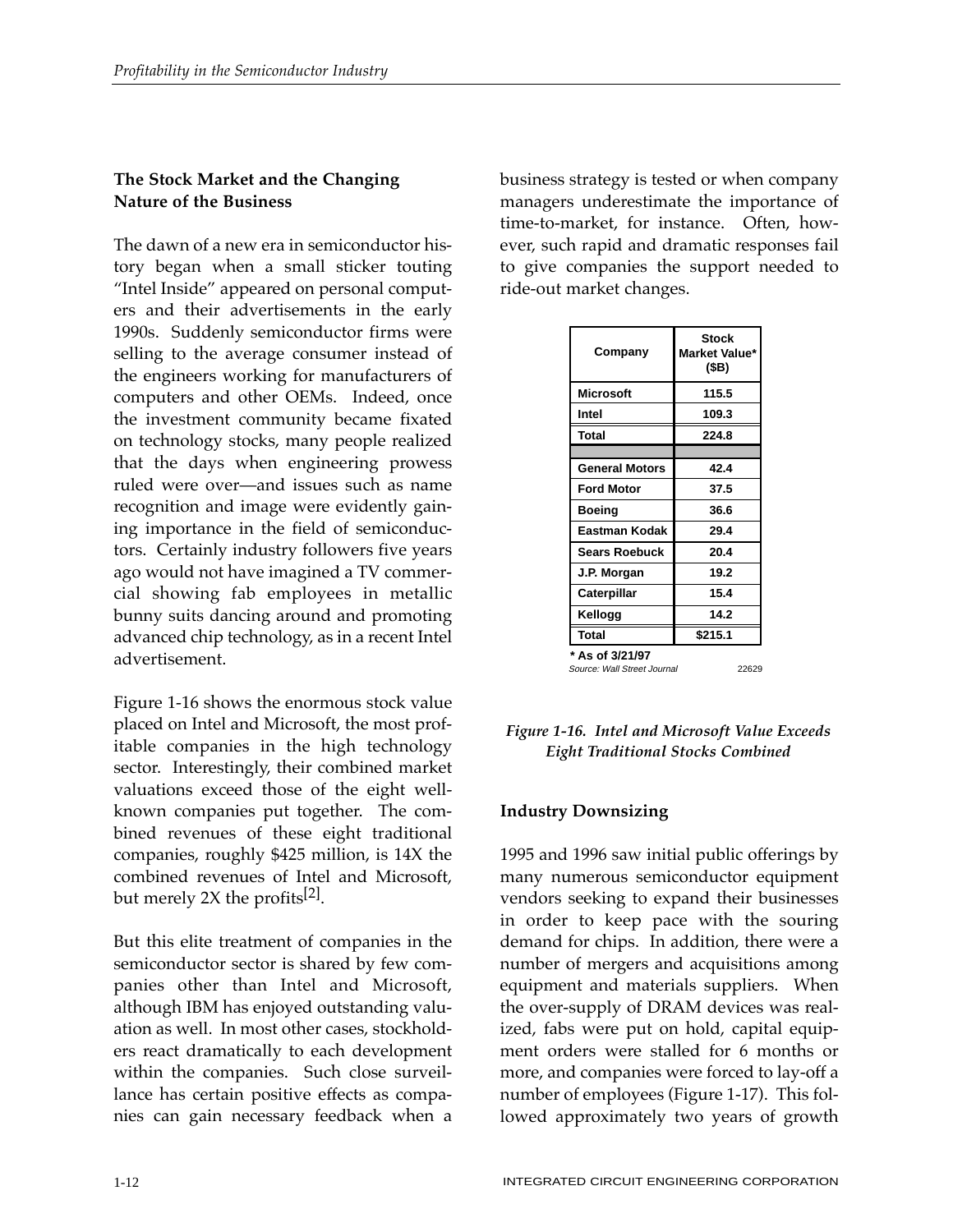when companies were unable to fill the many positions they had, and had to pay higher salaries as well. Substantial workforce reductions among some of largest equipment suppliers — Applied Materials, Lam Research, Tencor Instruments, and K&S — illustrates the gravity of the downturn. In addition, as small firms such as AG Associates and Genus reduce their workforces dramatically, the future success of these companies and their ability to meet global supply needs comes into question.

A sampling of industry restructuring among semiconductor manufacturers (Figure 1-18) illustrates a similar trend in that smaller firms downsized dramatically in some cases, yet the larger IC manufacturers have not experienced the layoffs of the larger equipment companies. Of course, the very well known exceptions are the layoffs of thousands of employees at IBM and AT&T but these were company-wide layoffs throughout all their divisions. It is also important to note that Lucent Technologies, AT&T's

microelectronics division, has been expanding its employee base since the company restructuring

As telling as these tables may be, comparisons between semiconductor equipment vendors and the chip manufacturers must be performed with caution due to the enormous difference in company and industry sizes — semiconductors are a \$140 billion industry while equipment is roughly onequarter its size (Figure 1-19). Figures 1-20 and 1-21 place these two industries in relative context with industries of similar sizes. The semiconductor materials suppliers are slightly less sensitive to market fluctuations because demand changes less radically in this sector. Important exceptions are the wafer manufacturing and photomask manufacturing industries. Wafer suppliers are constrained by polysilicon supply and the long leadtimes for new manufacturing facilities (2-year ramp-ups), while mask suppliers are limited by slow mask writing times, especially when making reticles for the most advanced devices.

| Company                   | <b>Workforce Reduction</b><br>(Number of Employees) | Percentage of<br><b>Total Workforce</b> |  |
|---------------------------|-----------------------------------------------------|-----------------------------------------|--|
| <b>AG Associates</b>      | 69                                                  | 25                                      |  |
| <b>Applied Materials</b>  | 1,700                                               | 12                                      |  |
| <b>GaSonics</b>           | 35                                                  | 7                                       |  |
| Genus                     | 39                                                  | 11                                      |  |
| Kulicke & Soffa           | 300                                                 | 16                                      |  |
| Lam Research              | 650                                                 | 11                                      |  |
| <b>SubMicron Systems</b>  | 120                                                 | 15                                      |  |
| <b>Tencor Instruments</b> | 220                                                 | 15                                      |  |
| Teradyne                  | 300                                                 | 6                                       |  |
| <b>Unit Instruments</b>   | 109                                                 | 22                                      |  |
| <b>Watkins-Johnson</b>    | 75                                                  | 7                                       |  |

**Note: Includes voluntary departures and layoffs of permanent, temporary and contract employees.**

Source: ICE 22688

*Figure 1-17. Industry Downsizing – Equipment Suppliers*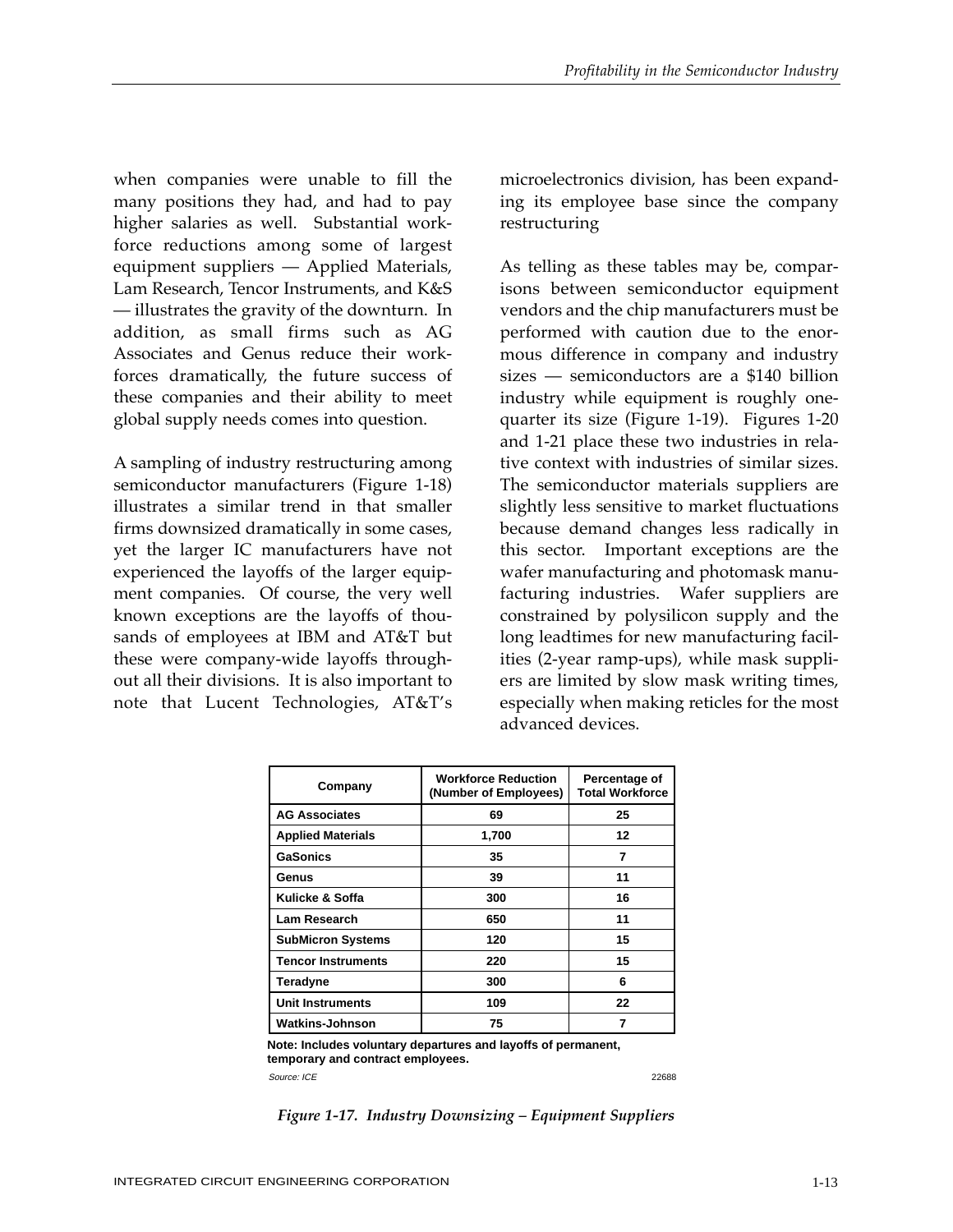| Company                       | <b>Workforce Reduction</b><br>(Number of Employees) | Percentage of<br><b>Total Workforce</b> |  |
|-------------------------------|-----------------------------------------------------|-----------------------------------------|--|
| Altera                        | 100                                                 | 11                                      |  |
| <b>AMD</b>                    | 250                                                 | $\mathbf{2}$                            |  |
| <b>Burr-Brown</b>             | 60                                                  | 4                                       |  |
| <b>Cirrus Logic</b>           | 445                                                 | 13                                      |  |
| <b>Cypress Semiconductor</b>  | 80                                                  | 9                                       |  |
| <b>IMP</b>                    | 89                                                  | 23                                      |  |
| <b>Motorola</b>               | 545                                                 | $\overline{2}$                          |  |
| <b>National Semiconductor</b> | 600                                                 | 3                                       |  |
| <b>Philips</b>                | 140                                                 | 1                                       |  |
| <b>Tower Semiconductor</b>    | 68                                                  | 10                                      |  |
| Weitek                        | 20                                                  | 30                                      |  |

Source: ICE **Note: Includes voluntary departures and layoffs of permanent, temporary and contract employees.**

22687

*Figure 1-18. Industry Downsizing – Semiconductor Manufacturers*



*Figure 1-19. 1996 and 1997 Worldwide Electronics Marketplace*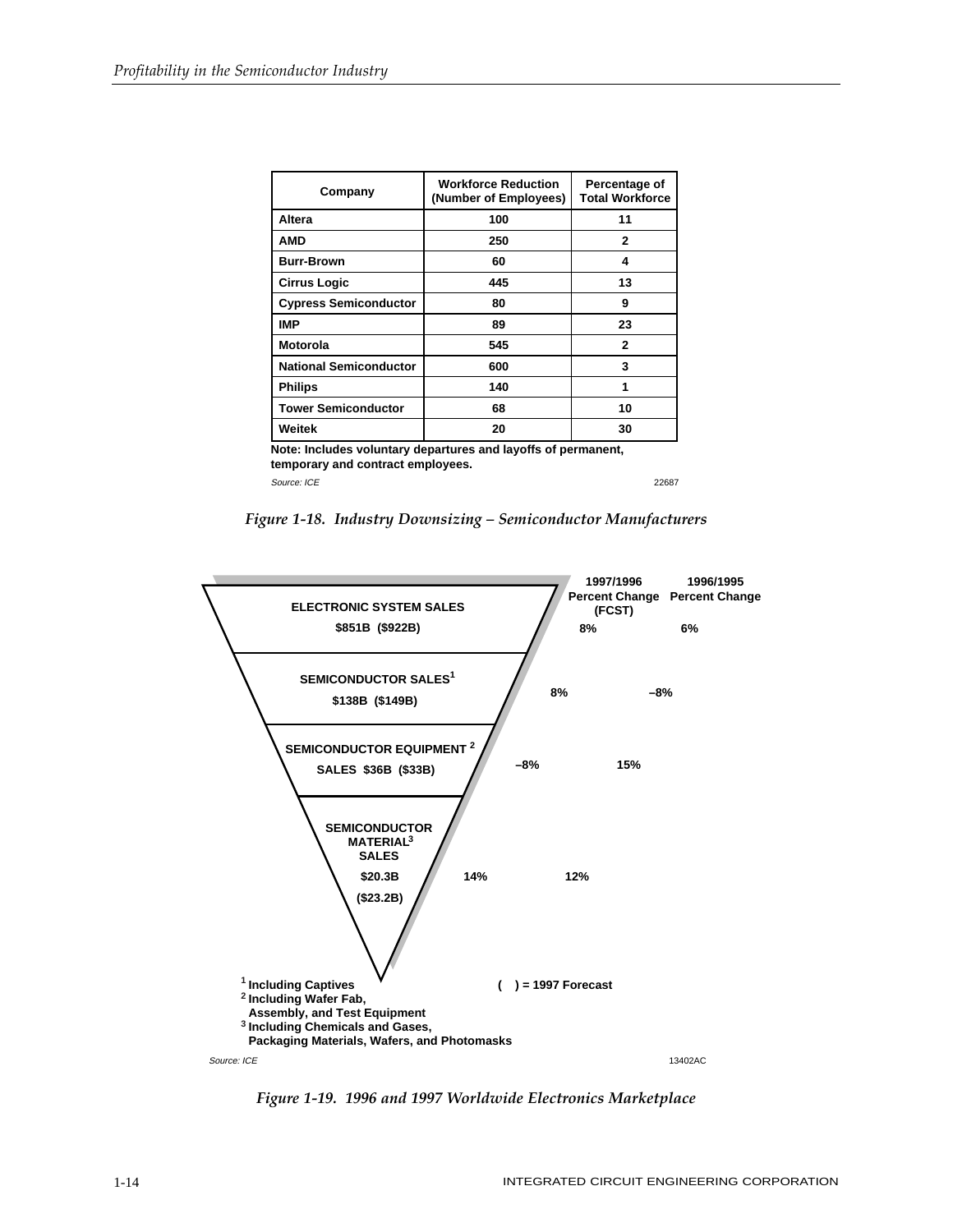

*Figure 1-20. Relative View of Semiconductor Equipment Revenues*



*Figure 1-21. Relative View of Semiconductor Revenues*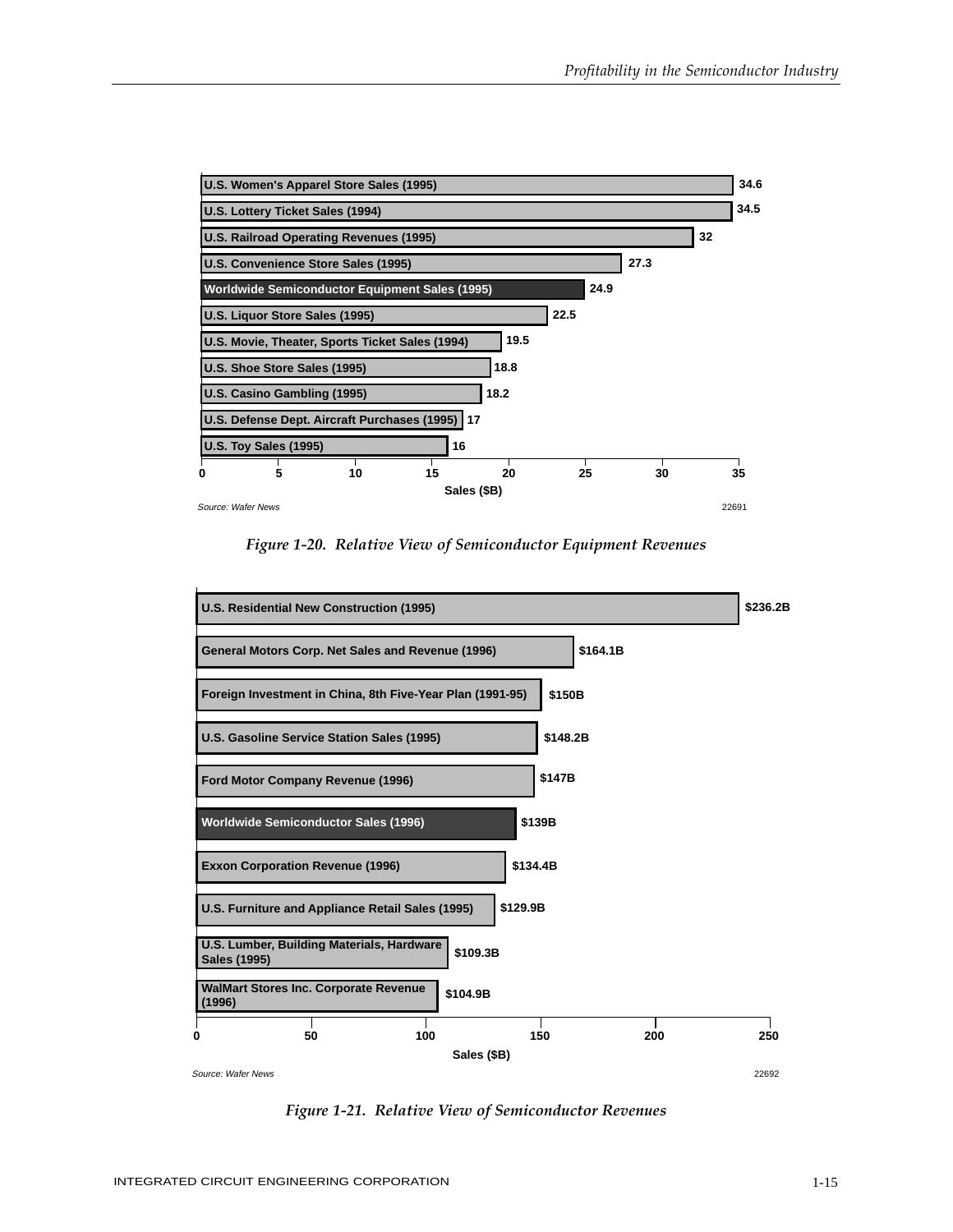#### **New Approaches to Compensation**

Compensation and severance packages are changing, especially among U.S. companies. Years ago, industry downturns were dealt with by dramatic spending cuts, salary freezes, and temporary plant closings, if necessary. Training programs were often cut back. In the 1990s, companies manage downturns in a very different way. Today, training budgets and salaries are not generally cut (although upper managers and CEOs occasionally reduce their pay by some small percentage), yet discretionary spending for outside consultants and other projects are still put on hold. As evidenced by the previous section, layoffs are becoming much more common in the U.S., and stock values of companies typically rise, often dramatically, following company downsizing.

In 1996, IBM's distributed a 1.2 billion bonus among its employees. This payout occurred following several years of downsizing and the layoff of over 5,000 employees. In early 1997, AT&T offered buy-out packages to some 4,000 managers, including \$10,000, which could be used for retraining, relocation or financing their own businesses<sup>[3]</sup>. The company began this strategy approximately a year earlier as a larger plan of efforts to eliminate about 17,000 jobs. After Intel celebrated its 1996 net income of \$5.2 billion it paid \$820 million in profit-sharing and retirement contributions to its nearly 50,000 employees worldwide. The company also made all of its employees eligible for its stock-option plan in the future, setting an important precedent for the treatment of employees that enable record-breaking profits<sup>[4]</sup>.

## **Changing Product Lifecycles and Time-to-Market**

Company performance and profitability are increasingly tied to time-to-market, market timing, manufacturing cost reduction, and better utilization of assets. In addition, the ability to recognize and manage product lifecycles is becoming more important as the time available for recovering significant investments shortens. Figure 1-22 shows time-tomarket differences between world-class manufacturers and other companies in the same sector. Figure 1-23 illustrates how timeto-market differences may vary according to device market. Unless such differences can be remedied, the less competitive and often smaller companies will lose share of market, a phenomenon already occurring among suppliers of semiconductor equipment and materials. This shift to a smaller supplier base is due in large part to widening differences in global customer service, but also the desire by companies to reduce vendor base as a method of streamlining operations.

Typical product lifecycles in the semiconductor industry followed a bell-curve cycle, yet today these are changing shape to more dramatically upward sloping curves that rapidly plummet (Figure 1-24) better reflect reality in today's marketplace. Depending on the device type and market niche, the identification of the positioning of products along these lifecycle curves is becoming more difficult. However, within the microprocessor market it is clear that new products are being introduced more often than in past generations, and the unit volumes and revenue streams peak earlier and subsequently plummet faster (Figure 1-25). The accompanying changes in performance of Intel's microprocessors is shown in Figure 1-26.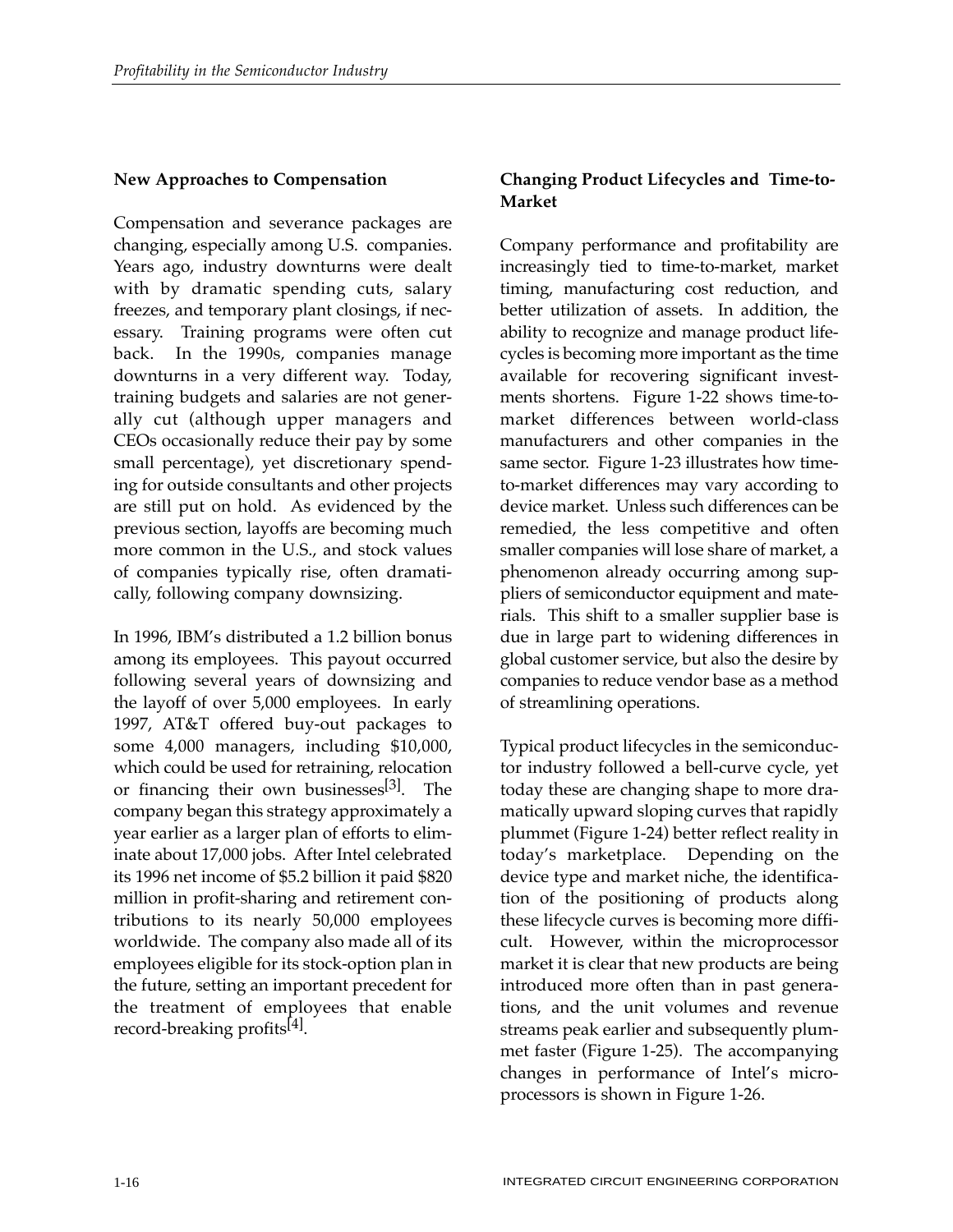

*Figure 1-22. Typical Product Time-To-Market*

| <b>Product Type</b>                     | <b>Gap Between Best-in-Class Companies'</b><br><b>TTM Versus Average Companies' TTM</b> |  |  |
|-----------------------------------------|-----------------------------------------------------------------------------------------|--|--|
| Microprocessor,<br>Microcontroller, DSP | 67%                                                                                     |  |  |
| <b>MOS ASIC</b>                         | 73%                                                                                     |  |  |
| <b>MOS Memory</b>                       | 76%                                                                                     |  |  |
| Analog                                  | 55%                                                                                     |  |  |
| Source: Channel Magazine                | 22704                                                                                   |  |  |

*Figure 1-23. Time-To-Market Performance Gap*

It is probable that DRAM devices may venture away from the traditional lifecycle curves of today (Figure 1-27) to one in which the bit volumes peak faster, new generations are introduced faster, and bit volumes following the peak plummet faster. The more competition and price pressure in this

market, the more likely such a strategy may become. Figure 1-28 illustrates the changing lifecycles of gate arrays and standard cell products offered by Texas Instruments. TI plans to combine standard cores from several different vendors along with their digital signal processing technology, among others, to offer 0.18mm products in 1998.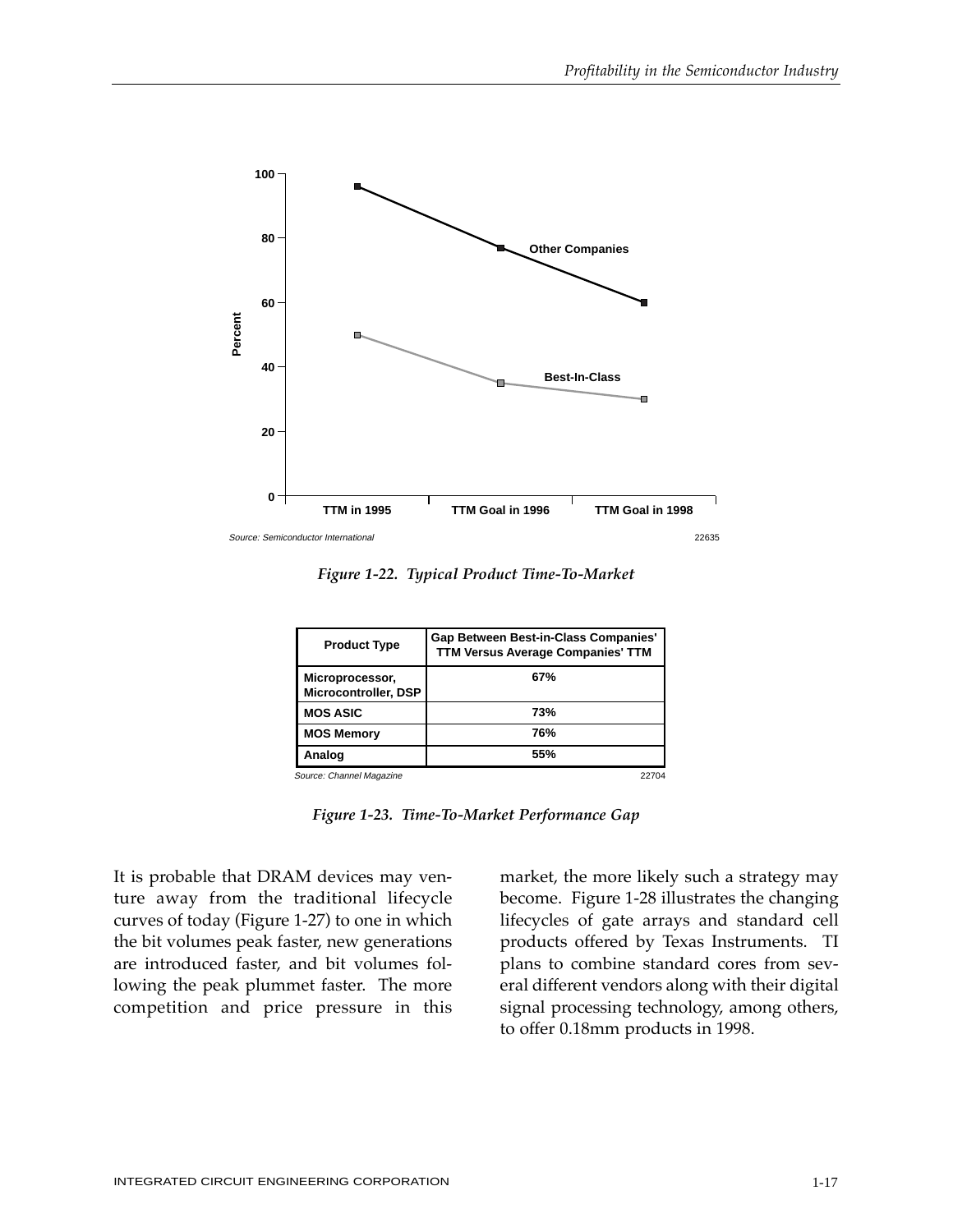

*Figure 1-24. Product Lifecycles*



*Figure 1-25. Product Lifecycle for Intel Processors*

## **Profitability Trends**

An IC manufacturer's profitability is typically measured in:

- Pre-tax income or net income as a percentage of sales,
- Sales revenue per wafer start,
- Sales revenue per employee, or
- Gross margin.

Gross margin is the company's gross profits, or its annual revenues less the manufacturing costs of goods sold. Gross margin, which typically ranges between 20 and 60 percent of sales, allows the company to recoup research and development (R&D) costs, as well as marketing, general, and administrative costs (S, G&A), while hopefully allowing a suitable pre-tax profit. Gross margin for devices is highest when demand is greater than the supply, and/or little competition for the devices exists in the marketplace.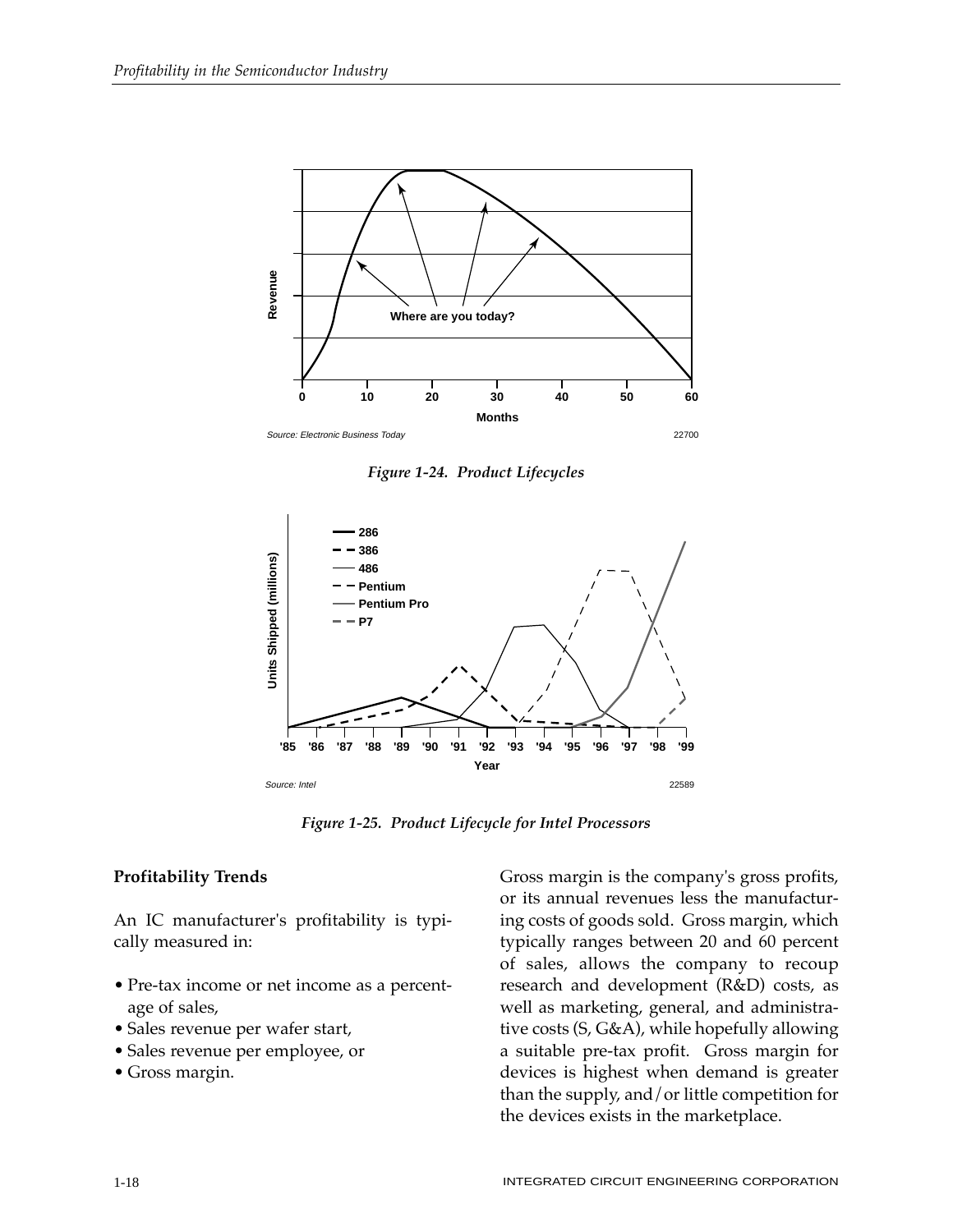

*Figure 1-26. Intel MPU Performance Trends*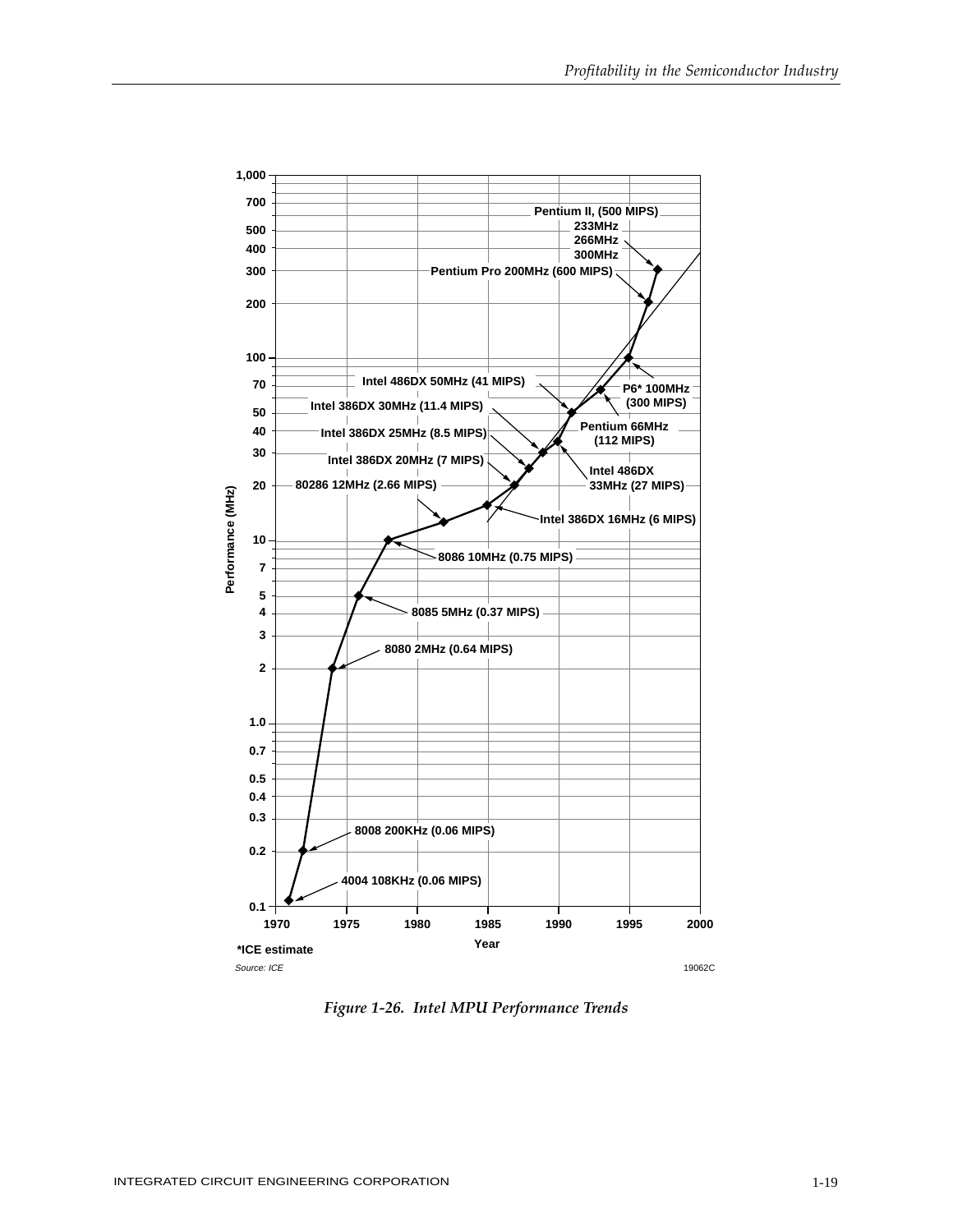

*Figure 1-27. DRAM Lifecycles*



*Figure 1-28. 0.18µm Timeline Technology*

Figure 1-29 gives examples of net income percentages for Intel, Analog Devices, AMD, and National, all large IC manufacturers, over the last several years. As shown, all four companies were profitable in only four of the fourteen years. Plotting the net income average among these companies indicates surging profitability in the 1991- 1995 period, and net income for the four companies averaged 14 percent in 1995 (Figure 1-30). The gross margins for these large IC houses, shown in Figure 1-31, ranged between 42 and 52 percent in 1995, and averaged 48 percent.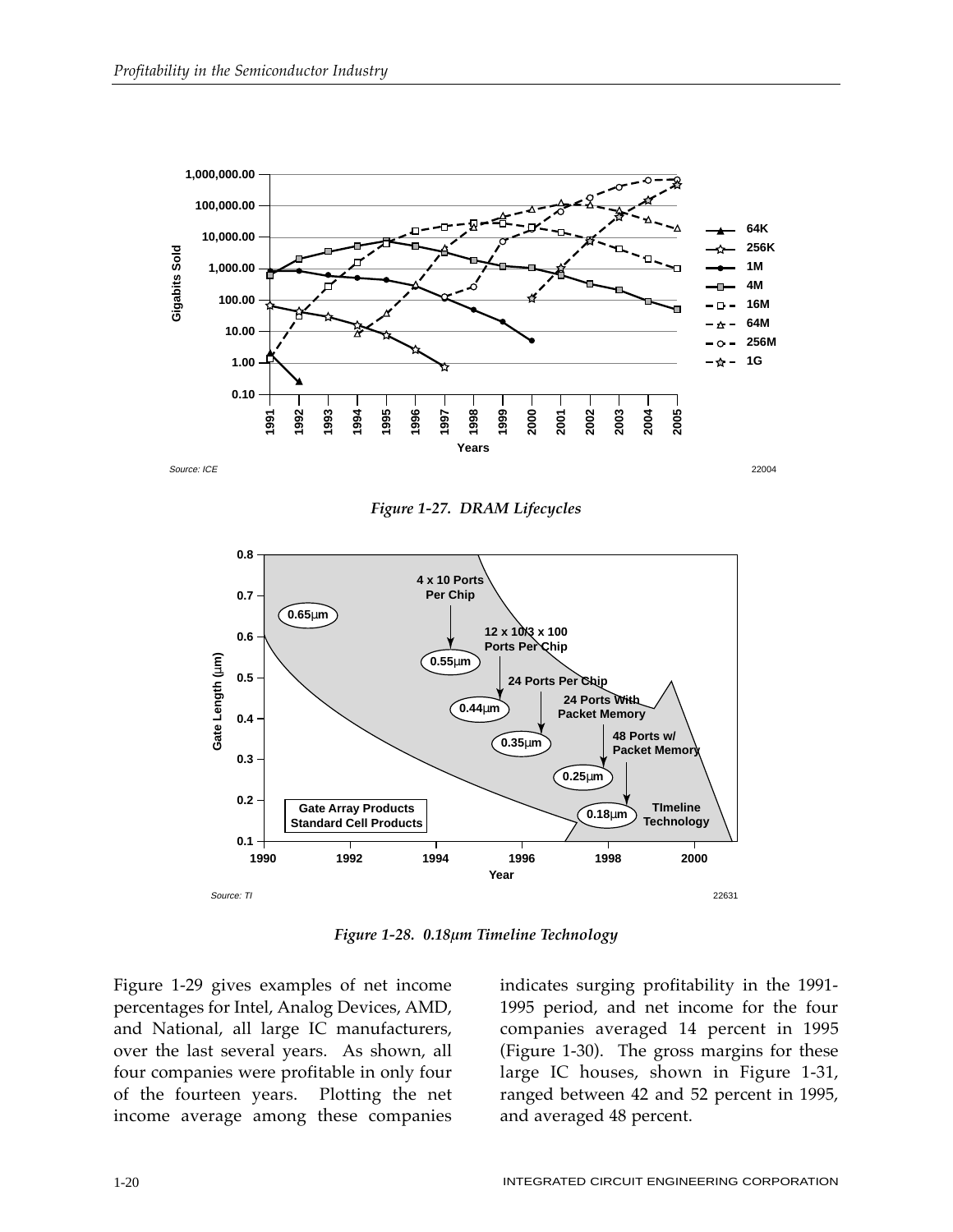

*Figure 1-29. Trends in Net Income Percentage (Large Companies)*



*Figure 1-30. Net Income Average\* of AMD, Analog Devices, Intel, and National*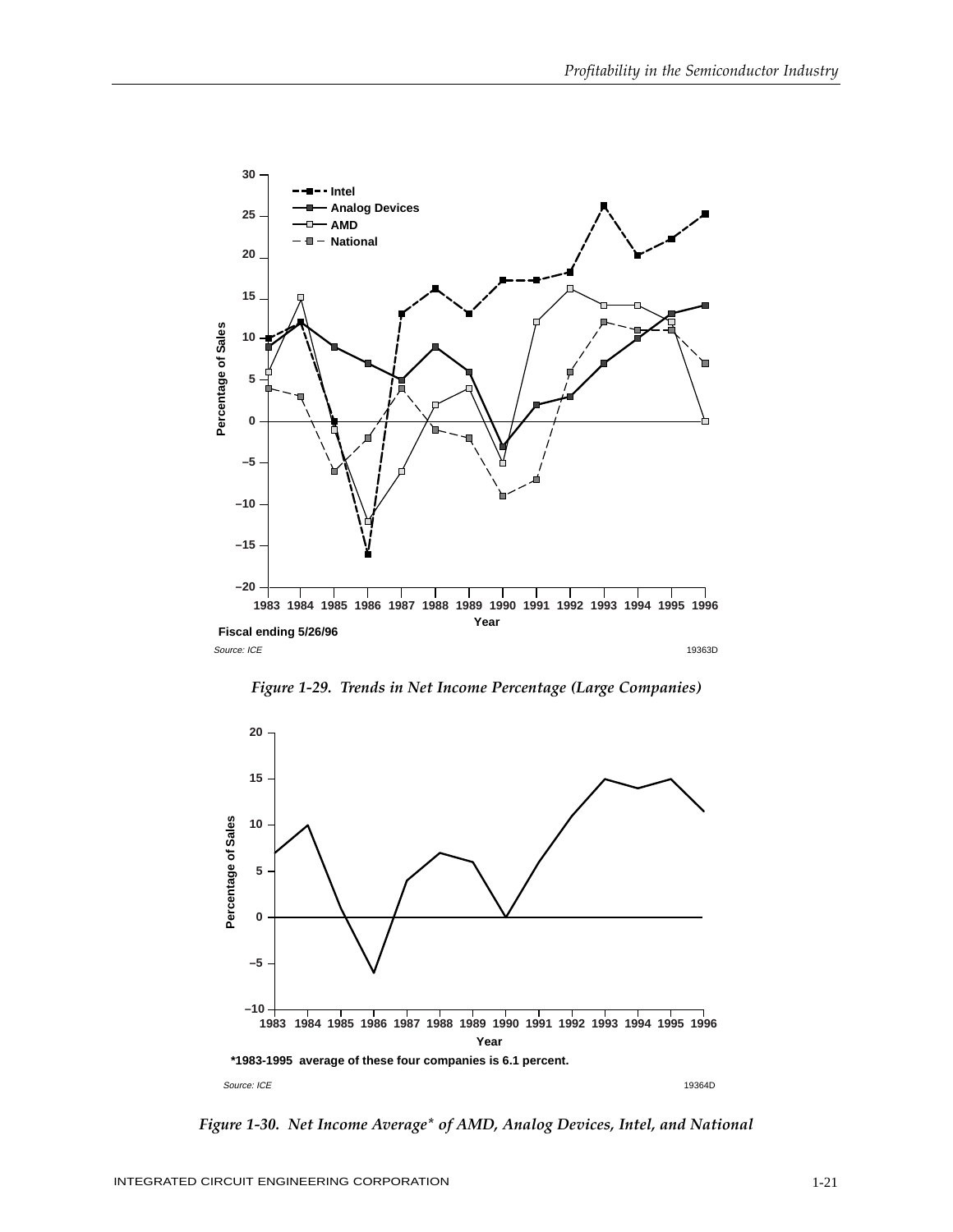

*Figure 1-31. Trends in Gross Margin Performance (Large Companies)*

Relative to the large IC manufacturers, medium-sized companies, including Cypress, Linear Technology, Micron, VLSI Technology, and LSI Logic, experience larger swings in profitability (Figures 1-32 through 1-34). As shown, Micron has experienced the widest swings in net income -- from –69 percent in 1986 to 34 percent in 1988 -- mirroring the very volatile DRAM market. Interestingly, Micron's net income averaged 25 percent during good years (1988, 1989, 1993, 1994, and 1995) and –18 percent during poor years. LSI Logic's results illustrate how difficult profitability in the ASIC market has been until recently. From 1985 to 1996, the company's net income averaged only 3 percent. Linear Technology, a fabless supplier of specialty analog products quietly realized a 35 percent net income for fiscal year 1996, and a 71 percent gross margin, following outstanding performance over the last four years. All four

companies were profitable in six of the twelve years (1988, 1991, 1993, 1994, 1995, and 1996).

#### **Profitability of Equipment and Materials Suppliers**

A sampling of the profitability of large and medium-sized (<\$200M) equipment manufacturers is shown in Figures 1-35 through 1-39. In general, gross margins of large equipment companies are comparable to those of the semiconductor manufacturers during booming years, yet 1997 is likely to see rapid decreases in net incomes and gross margins, especially among the larger firms. One unfortunate result of the cyclical nature of this industry is the struggle of smaller firms to compete. As the industry has seen over the last several years, typically the largest equipment firms gain share of market following years of downturn.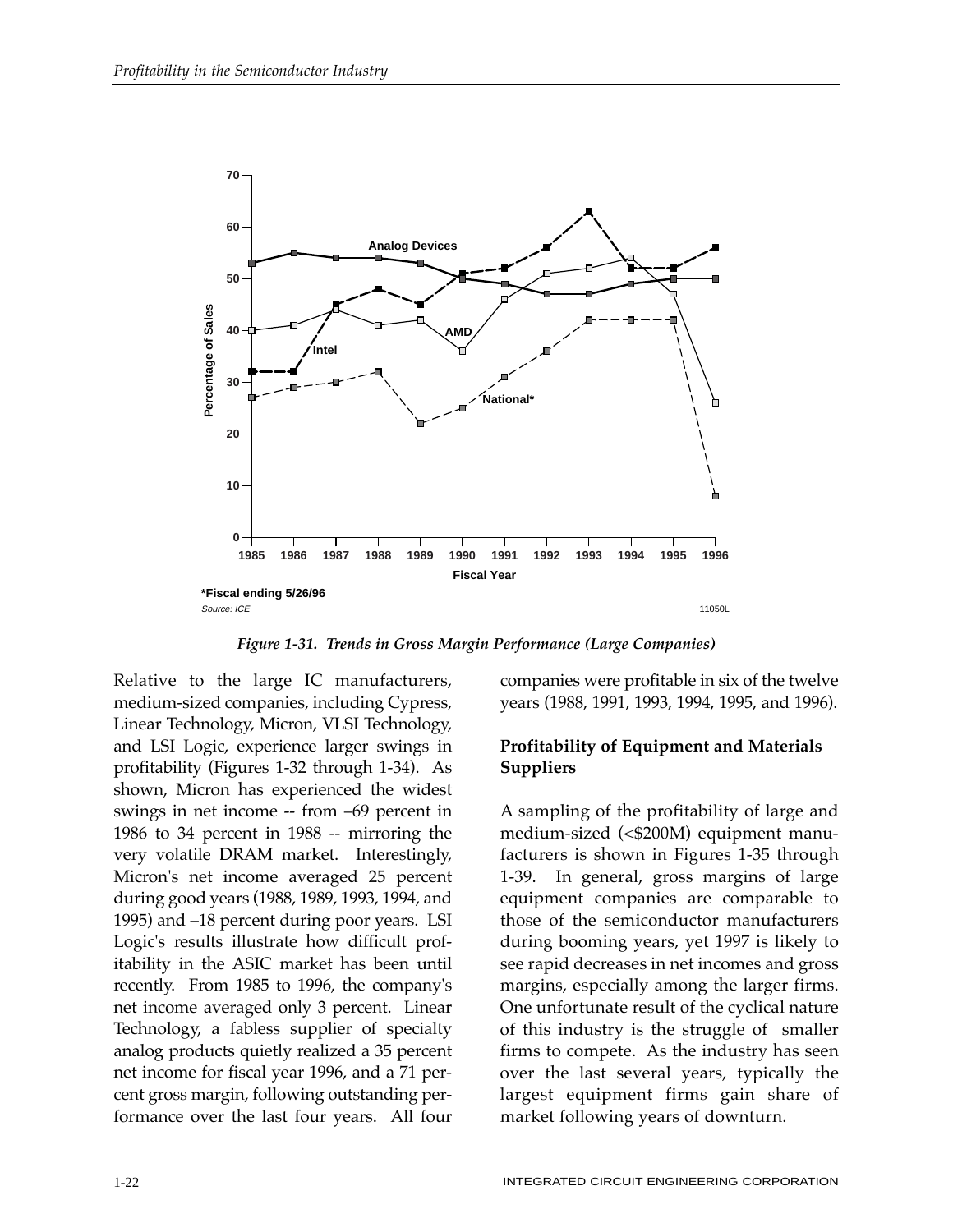

*Figure 1-32. Trends in Net Income Percentage (Medium-Sized Companies)*



*Figure 1-33. Net Income Average\* of Cypress, LSI Logic, Linear Technology, and Micron*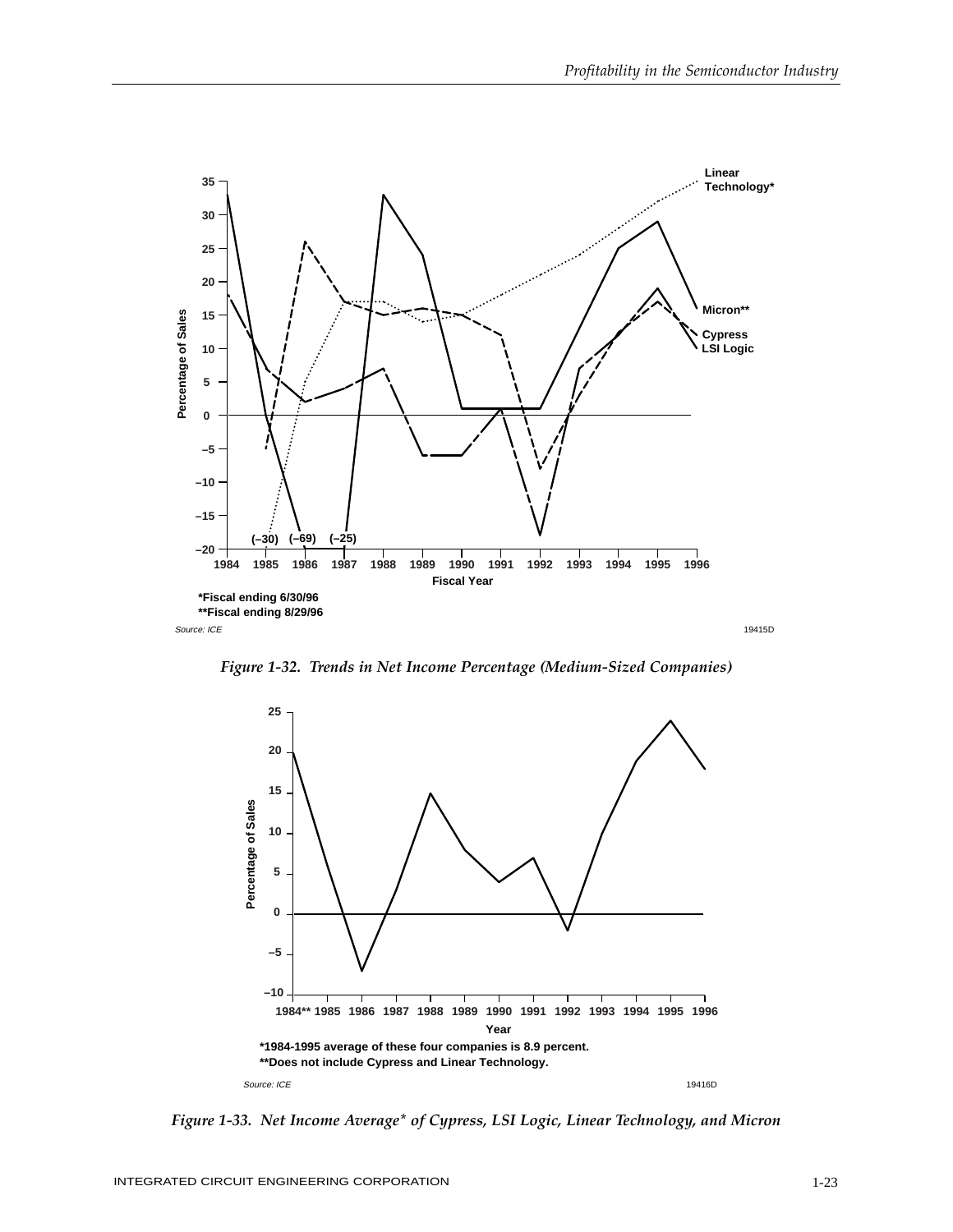

*Figure 1-34. Trends in Gross Margin Performance (Medium-Sized Companies)*

#### **What is Responsible for Rising Fab Costs?**

In recent years, much controversy has ensued over the main cause of rising fab costs. While IC manufacturers typically point to the rising cost of capital equipment, the suppliers claim that higher priced equipment is the inevitable result of increasing demands put on companies for higher performance systems and process development. Who is right?

At least part of this controversy is the result of oversimplification of fab costs. Companies typically refer to the rising cost of constructing and equipping a new, leading-edge fab facility, running over a billion dollars in 1996 (Figure 1-39). Since equipment accounts for an increasingly larger percentage of new fab costs, up around 80 percent in 1996 (Figure 1-40), many people choose to equate rising equipment costs with rising fab costs.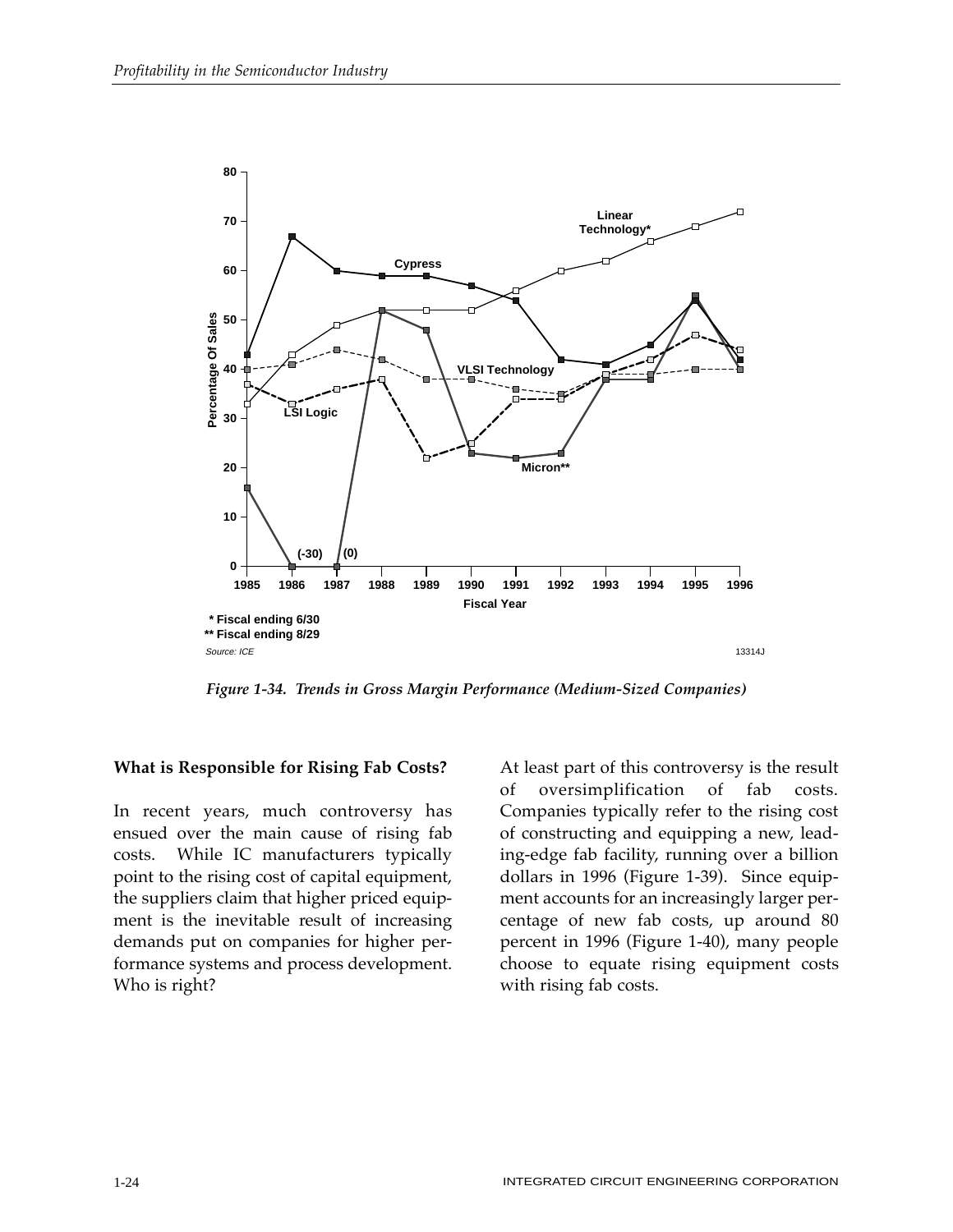

*Figure 1-35. Net Income as a Percentage of Revenues (Large Companies)*



*Figure 1-36. Gross Margin as a Percentage of Revenues (Large Companies)*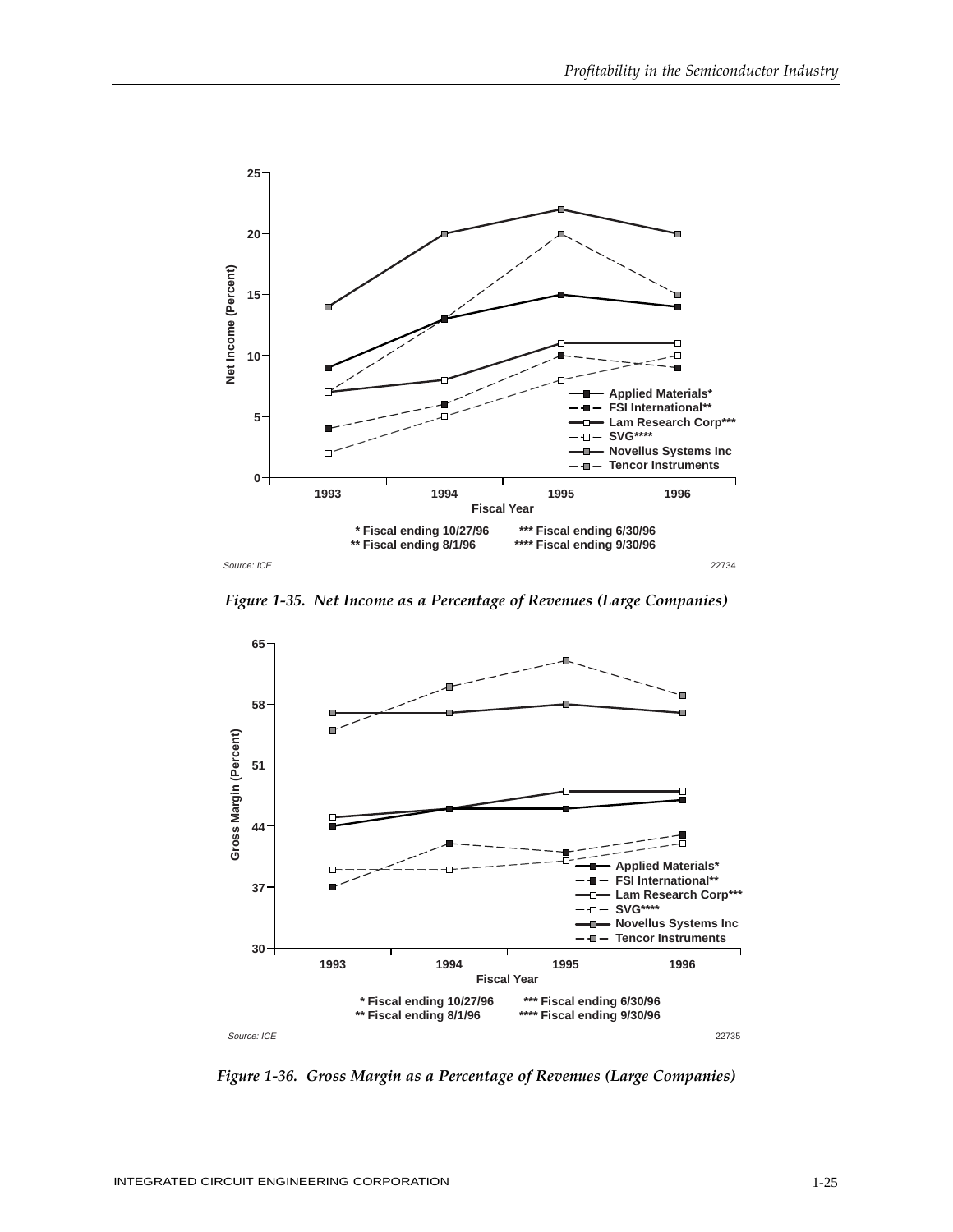

*Figure 1-37. Net Income as a Percentage of Revenues (Medium-Sized Companies)*



*Figure 1-38. Gross Margin as a Percentage of Revenues (Medium-Sized Companies)*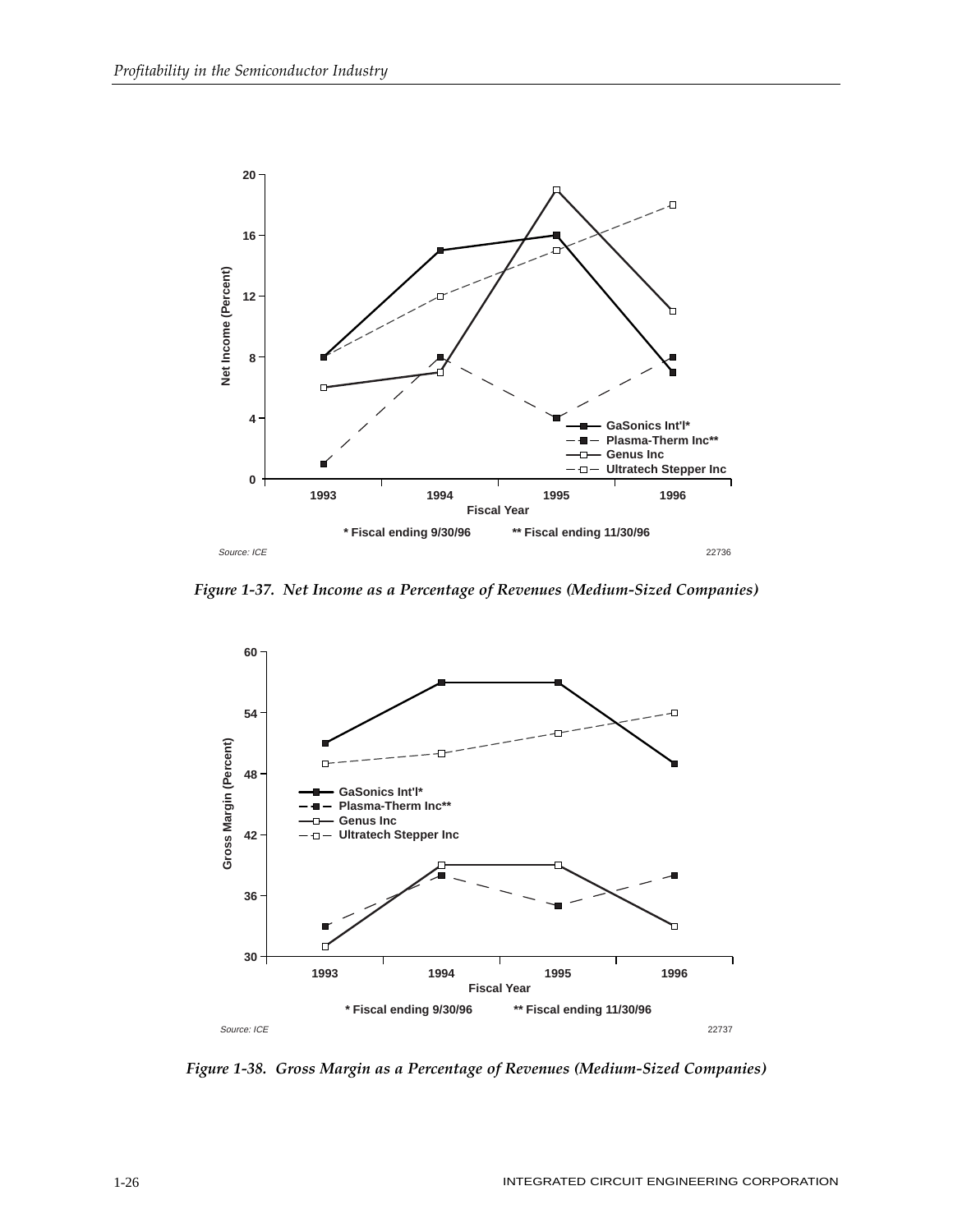

*Figure 1-39. Cost of Semiconductor Factories*



*Figure 1-40. Breakdown of Semiconductor Capital Expenditures*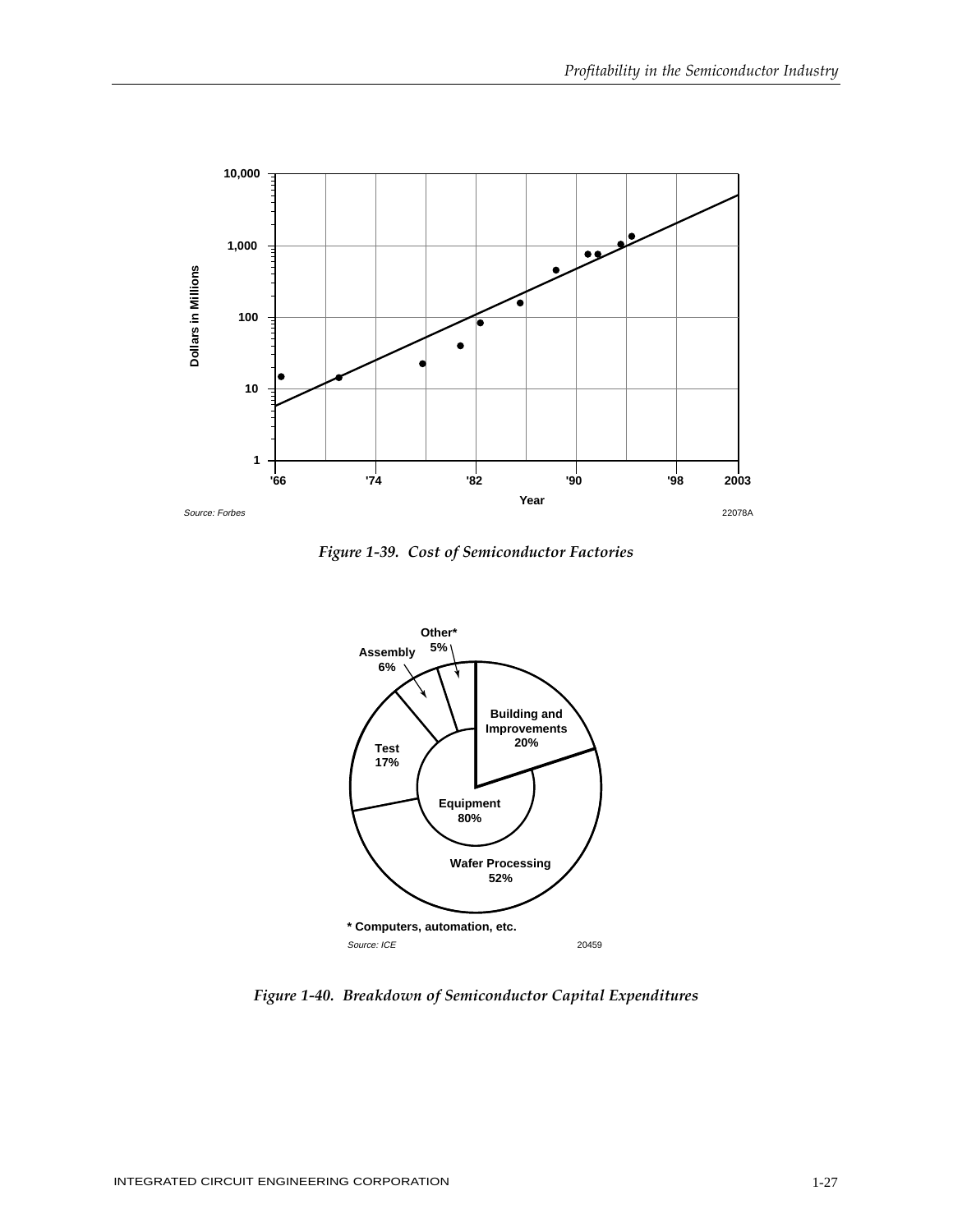As it turns out, although equipment costs do increase by approximately 50 percent each device generation, rising equipment investments is not the sole reason for rising manufacturing costs. Shrinking device lifecycles, increasing chip sizes, shrinking design rules, and the increasing cost of higher purity materials — all significantly contribute to rising manufacturing costs. Figure 1-41 summarizes the key factors contributing to the total investment in IC manufacturing. The most important is high technology, or the ongoing investment in device designs, new equipment, and cleanroom facilities needed to fabricate the increasingly complex semiconductor devices.

Fortunately, the increasing cost of manufacturing is off-set by the ability to continually integrate more functions per square centimeter of silicon, known as Moore's Law. For memory devices, this is manifested in the decreasing cost per bit of memory (Figure 1- 42), and with microprocessors, a decreasing cost per million instructions per second (MIPS). The trend of decreasing cost per bit of memory, approximately 1.3X per device generation, or decreasing cost per MIPS, approximately 1.4X per generation occurs in tandem with a rapidly progressing increase in device complexity (Figure 1-43). Today, that means that Intel can spend five times as much to develop and manufacture Pentium microprocessors as it spent producing the 486 chips (Figures 1-44 and 1-45)—and still make a profit.

However, the margin between decreasing cost per function and manufacturing costs is shrinking dramatically. In addition, as the useful lifetime of this equipment decreases (because chip lifecycles are shrinking), the length of time available to recover investments shortens. For these reasons, it appears that while historical trends in device scaling will prove to be technically feasible, the profitability of semiconductor manufacturers depends more on the proper management of manufacturing costs.



*Figure 1-41. Why Total Investments is Going Up*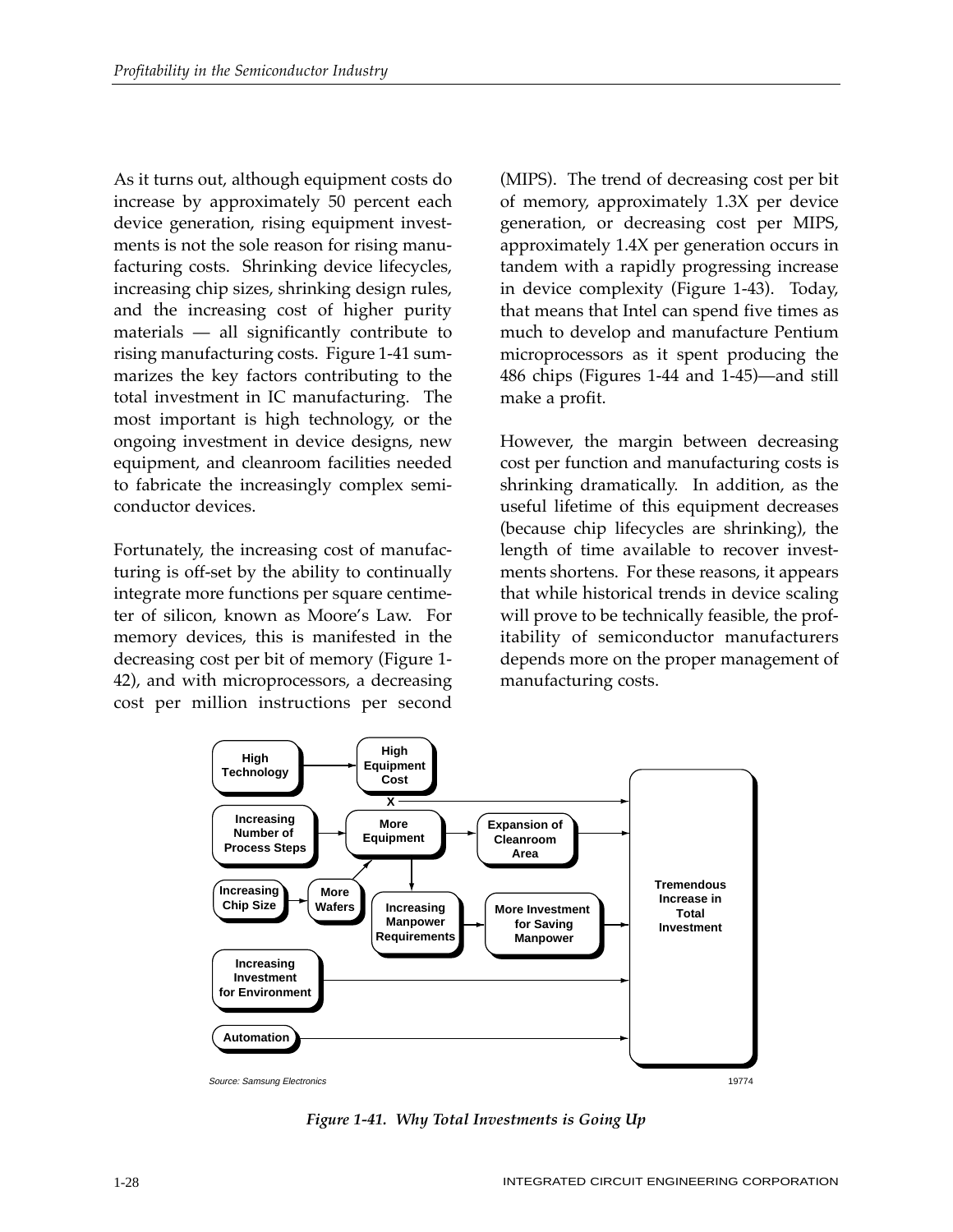

*Figure 1-42. Price Curve for DRAM* 

In summary, manufacturing costs are escalating due to a number of factors. Specifically, each device generation (every 3 years):

- Capital equipment costs increase by 1.5X,
- Clean raw materials costs increase by 35 percent,
- Die sizes increase by 30-50 percent,
- Device complexity increases due to 30 percent reduction in design rules,
- Number of process steps increases by 25 percent, and
- Test (including in-line monitoring) costs increase by 20 percent.

IC manufacturers have typically compensated for these changes by moving to larger wafers (100 to 125, 150, and 200mm) and increasing product yields to preserve costs. Unfortunately, incremental increases in yield are rapidly being exhausted (as die yields approach 90 percent or better on some mature products). Therefore, future productivity gains, as shown in Figure 1-46, will greatly rely on improving the productivity of wafer processing equipment.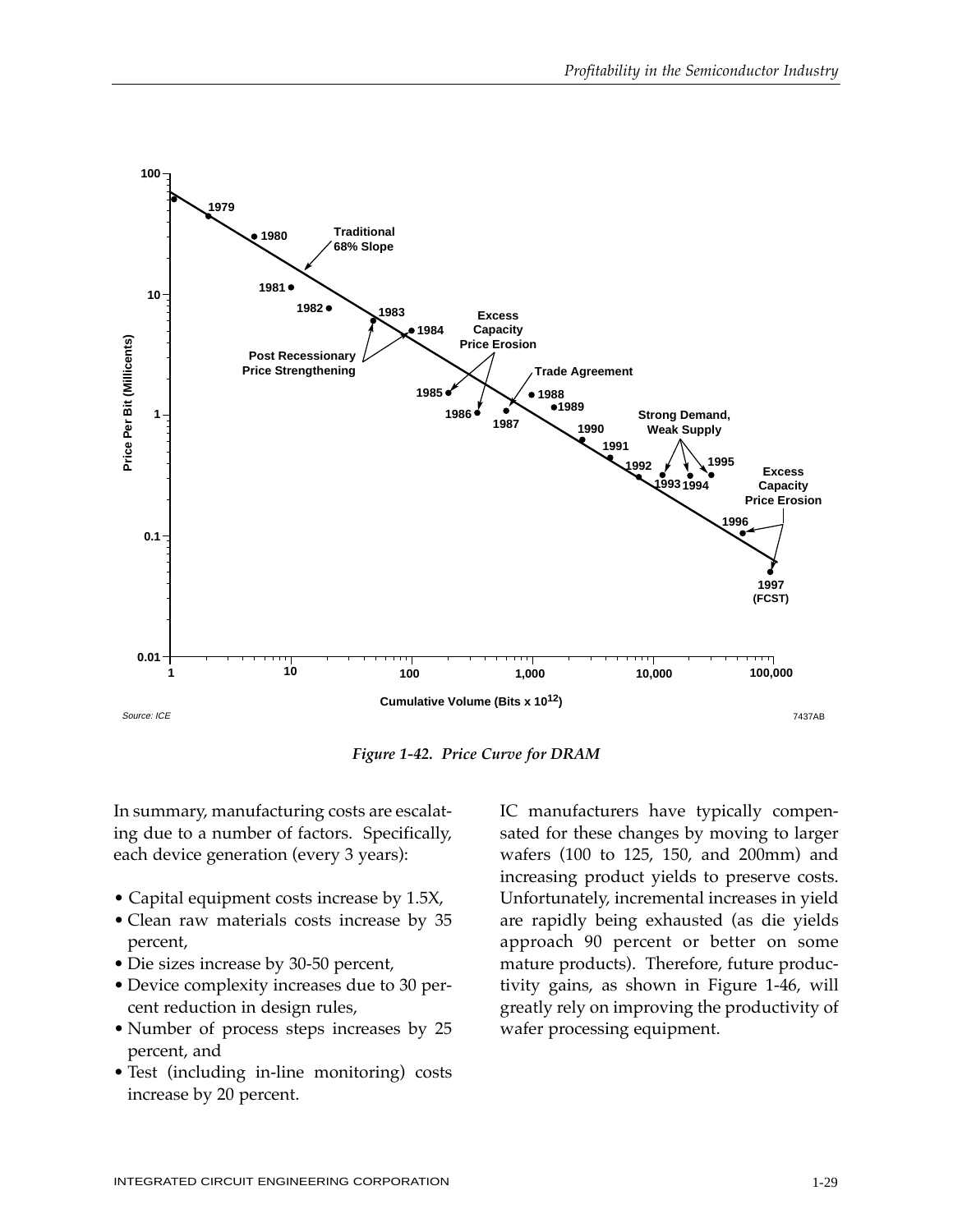

*Figure 1-43. Moore's Law*

| Year                     | <b>Microprocessor</b> | <b>Introductory Price</b><br>(Cents/Transistor) | <b>Introductory Price</b><br>(Dollars/MIPS*) |
|--------------------------|-----------------------|-------------------------------------------------|----------------------------------------------|
| 1978                     | 8086                  | 1.2                                             | 480                                          |
| 1982                     | 286                   | 0.27                                            | 135                                          |
| 1985                     | 386                   | 0.11                                            | 50                                           |
| 1989                     | 486                   | 0.08                                            | 47                                           |
| 1993                     | <b>Pentium</b>        | 0.03                                            | 9                                            |
| 1995                     | <b>Pentium Pro</b>    | $0.02**$                                        | 4                                            |
| Average decline per year |                       | 21%                                             | 24%                                          |

**\*Million instructions per second**

**\*\*Excluding 15M-transistor cache chip**

Source: ICE 19976A

*Figure 1-44. Reduction in Cost Per Function for Intel's Microprocessors*